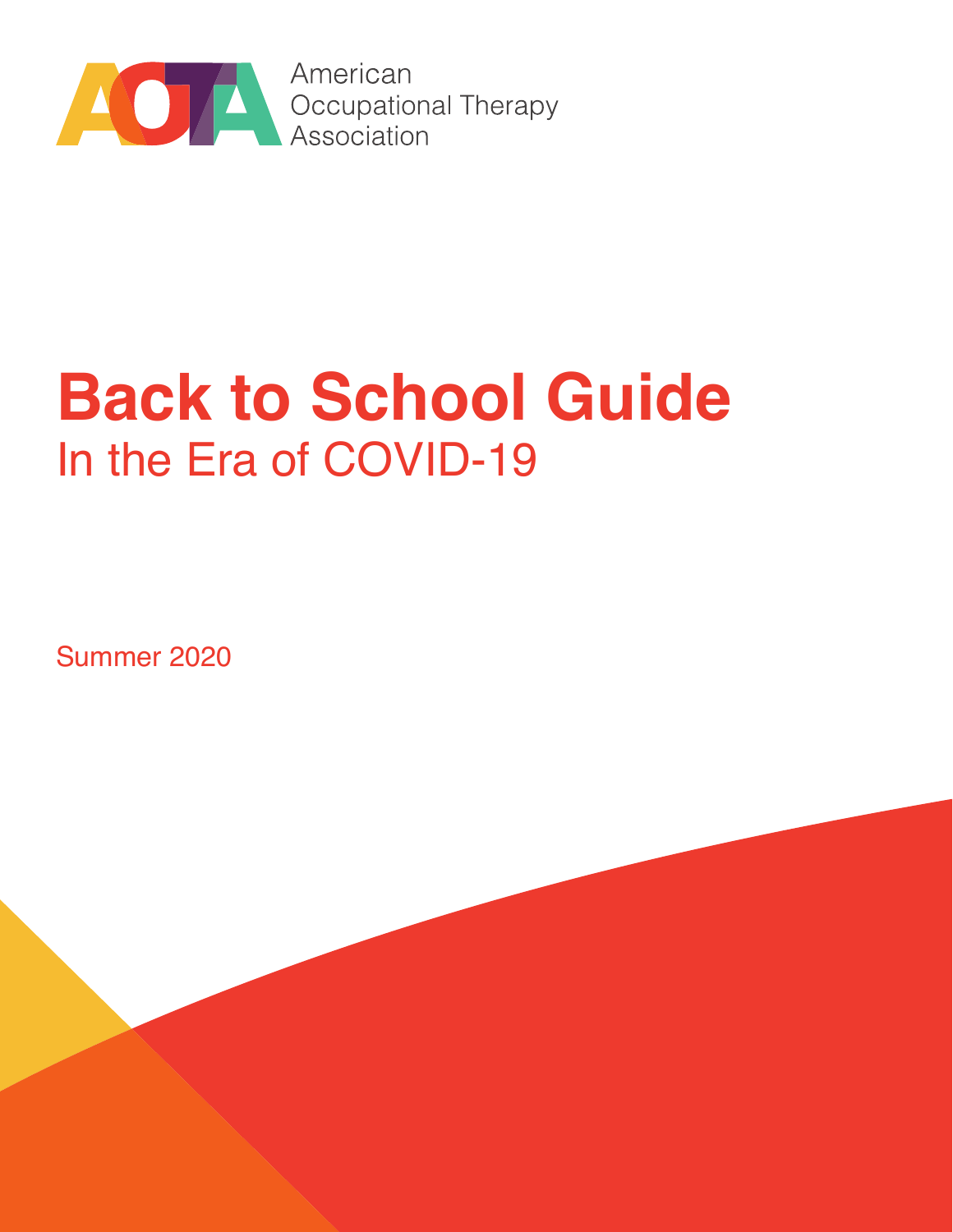

# **Table of Contents**

| Tips for Families: Helping Children and |  |
|-----------------------------------------|--|
|                                         |  |
| Tips for Teachers: Helping Children and |  |
|                                         |  |
|                                         |  |
|                                         |  |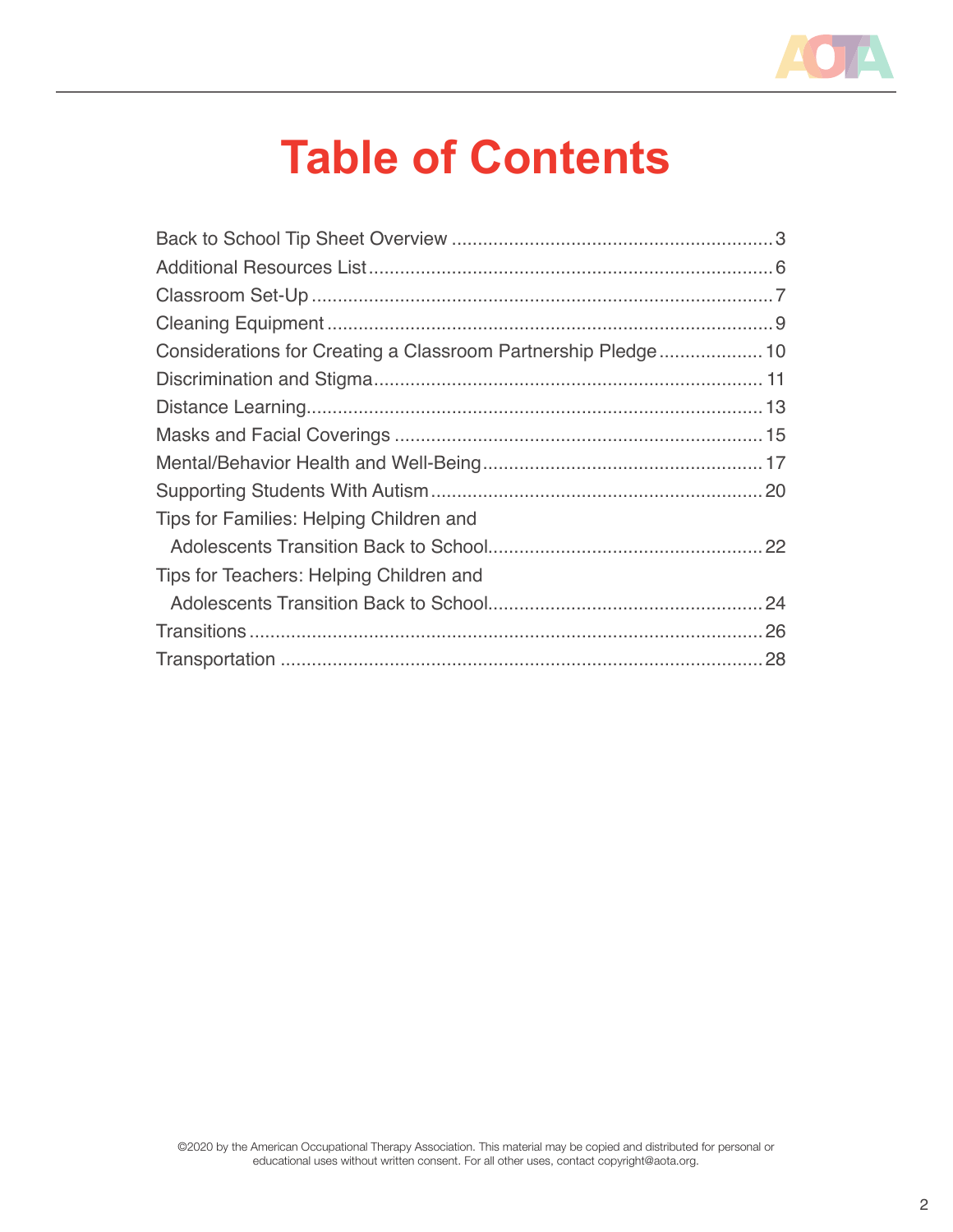

# **Back to School Tip Sheet Overview**

Returning to school is a complex event, even in a typical school year. With the COVID-19 pandemic and other social uncertainty, new challenges have been presented. Many students have experienced major disruptions to their routines. Traumatic events (e.g., separation from extended family members and friends during quarantine, loss of a loved one to COVID-19, disruption to typical activities and daily routines, etc.) related to the pandemic will influence their confidence in returning to school. By supporting the student and addressing their routines, environments, and related tasks, students may have a more positive and productive day, leading to better school outcomes.

Returning to school following the COVID-19 quarantine requires flexibility and extra attention to routines and the environment. When determining how to set up the environment for a successful return to school, consider the various persons involved (e.g., student, teacher, paraprofessional), and the array of tasks and occupations (e.g., learning, playing) performed in the environments.

The [American Occupational Therapy Association \(AOTA\)](https://www.aota.org) produced these Back to School Tip Sheets to provide practical tips for parents, guardians, caregivers, administrators, teachers, para-professionals, and students to navigate these challenges. Occupational therapy practitioners provide a continuum of services and support to students in general and in special education under the Individuals with Disabilities Education Act (IDEA), the Every Student Succeeds Act (ESSA), and Section 504 of the Rehabilitation Act of 1973. Occupational therapy practitioners can help to modify various school environments; establish safe and effective classroom routines; and address the physical, cognitive, psychosocial, and sensory components of student performance. This includes addressing needs for an individual, for groups, or for the school or school system.

For more detailed information or if you have additional questions, please contact an occupational therapy practitioner in your school system.

*Note: This document also contains an overarching problem solving model that can be used to address new questions as they arise. The Back to School Tip Sheets were developed using this problem solving model. The information is intended to be used in conjunction with other direction and guidance provided by public health*  officials; local, state, and federal governments; and school officials, and is not intended to supplant such direction or guidance. For more information, as well as a specific example of working through the problem solving model, please *see the Problem Solving Model section below.*

# **About AOTA**

The American Occupational Therapy Association (AOTA) is the national professional association established in 1917 to represent the interests and concerns of occupational therapy practitioners and students, and to improve the quality of occupational therapy services. The practice of occupational therapy is science-driven, evidencebased, and enables people of all ages to live life to its fullest by promoting health and addressing the functional effects of illness, injury, and disability. Occupational therapy practitioners work with people of all ages to maximize independence and function. This includes considering how person, place, and environment influence occupations. In occupational therapy, occupations are the purposeful activities in a person's day. For children, these include play, school, self-care (dressing, eating, etc.) and other activities. More information is available in the AOTA fact sheet, **[Occupational Therapy's Role with School Settings.](https://www.aota.org/~/media/Corporate/Files/AboutOT/Professionals/WhatIsOT/CY/Fact-Sheets/School%20Settings%20fact%20sheet.pdf)**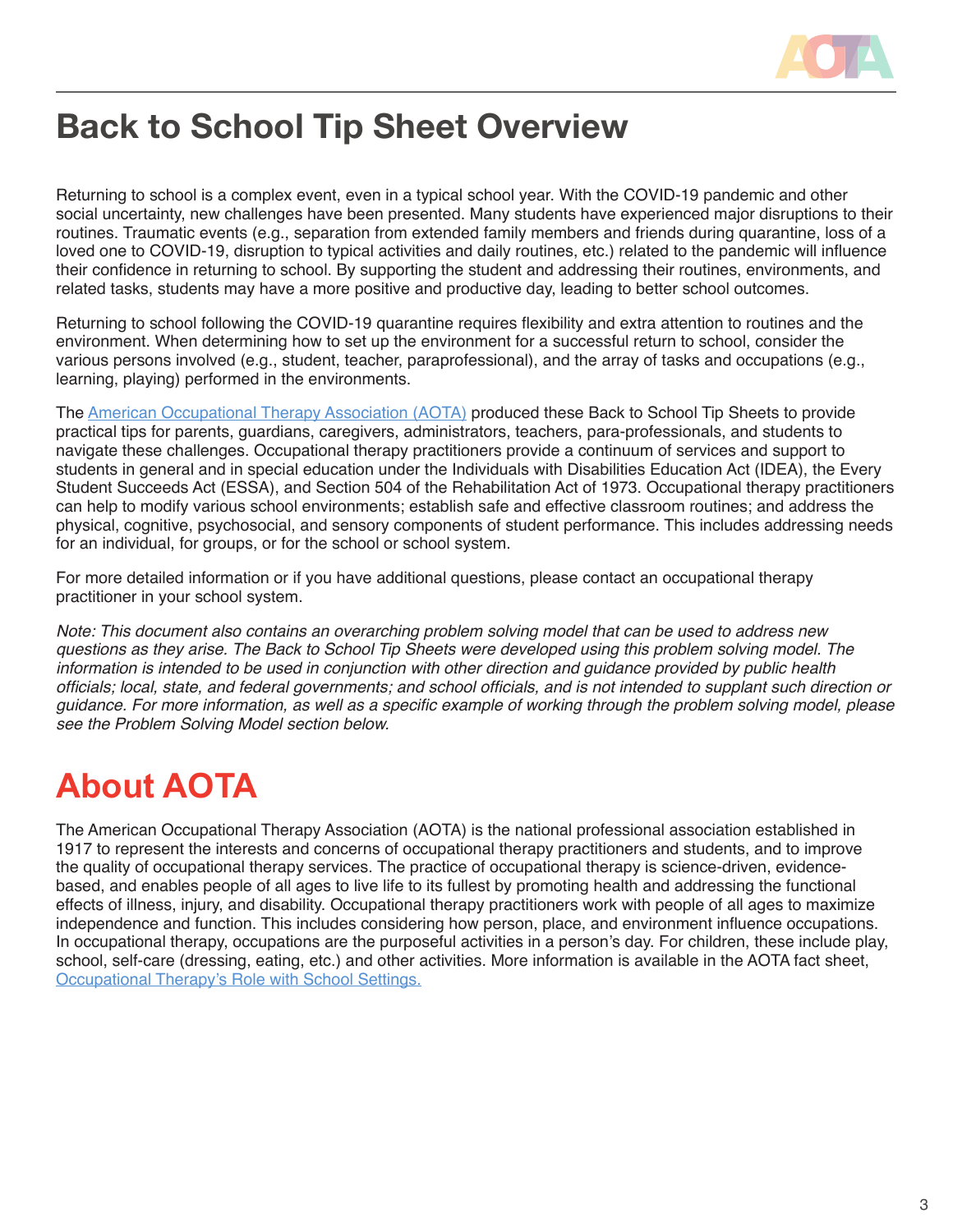

# **Detailed Information Regarding Tip Sheet Development**

# **Occupational Therapy Practice Framework**

Occupational therapy practitioners, including occupational therapists (OTs) and occupational therapy assistants (OTAs), utilize the [Occupational Therapy Practice Framework \(OTPF–4\)](https://www.aota.org/~/media/Corporate/Files/Secure/Practice/OfficialDocs/Guidelines/OTPF4_FINAL_for_web) (4th ed.; OTPF–4; American Occupational Therapy Association, in press) to guide intervention and services. Understanding the complexity of daily occupations requires a multi-faceted framework that addresses function from many perspectives. OTPF-4 is the framework that outlines the various approaches that occupational therapy practitioners use to help individuals in "achieving health, well-being, and participation in life through engagement in occupation" (OTPF, p. 4). Occupational therapy practitioners work in many environments, including school systems, to address the specific needs of the person, group, or population in engaging in their daily occupations.

#### **Problem Solving Model**

When new events arise, the problem solving model used to develop these tip sheets can be used to find new solutions. The model utilized to develop these tip sheets has been adapted from the Person, Environment, Occupation (PEO) Model (Law, et al., 1996) to guide problem solving related to return to school during a pandemic. This model emphasizes the interaction between the person, the environment, and the occupation (task at hand) to promote optimal performance. This document recognizes the student as the key individual, which is consistent with the client-centered focus of occupational therapy (see Figure 1). This model can be adapted by families, teachers, and administrators to approach problem solving from other perspectives if desired. The model can also be used to address concerns when the teacher or the school community are considered the recipient of services (person).

#### **Figure 1: Return to School Problem-Solving Model**



#### **Example: Working Through the Problem Solving Model**

A typical school day and school year consist of many transitions. These can range from moving between topics in class to moving to a new grade. These transitions can be difficult for some students, and can become even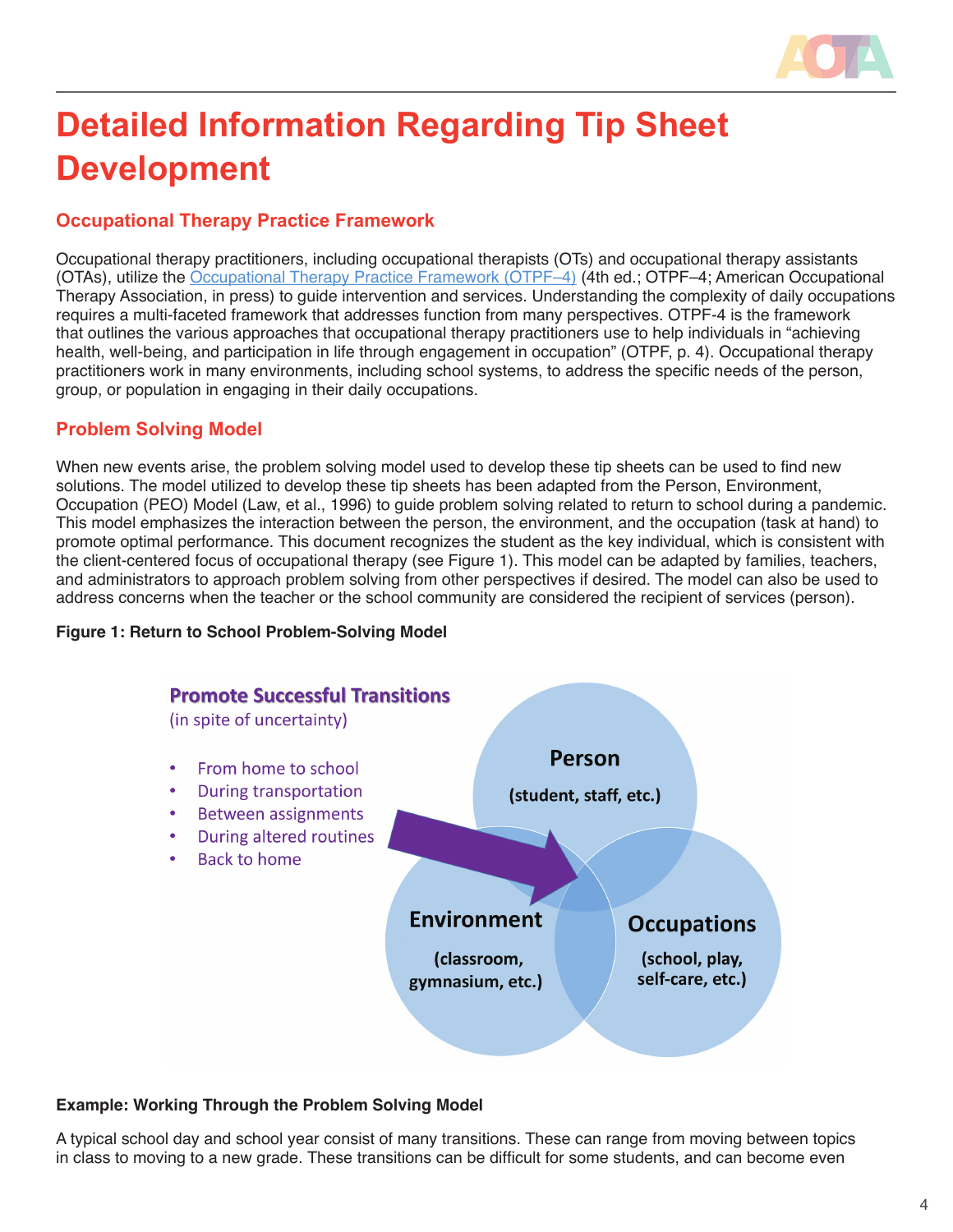

more challenging during stressful times. In most cases, the requirements for managing COVID-19 precautions will increase the complexity of navigating these transitions.

For example, a change in a lunchtime routine, with younger students now required to eat and have recess in the classroom instead of in the cafeteria could be considered in the following way:

 $\Box$  Student (Person)

- $\circ$  Cope with frustration and disappointment related to remaining in the same space all day.
- $\circ$  Grieve loss of time for engaging with peers during unstructured time (e.g., recess).
- $\circ$  Regulate emotions and behavior associated with excitement and noise-level changes.
- $\circ$  Manage personal challenges associated with special needs.

#### $\Box$  Classroom (Environment)

- $\circ$  Position desks to facilitate safe social interaction and management of food items during lunch.
- $\circ$  Provide multiple garbage cans to reduce close interaction among students when disposing of trash.
- $\circ$  Ensure availability of a sink for hand washing vs. relying only on hand sanitizer.

#### $\Box$  Tasks (Occupation)

- $\circ$  Establish a process for school lunches to be delivered to the classroom.
- $\circ$  Establish a process for cleaning hands prior to lunch while adhering to social distancing/infection control precautions.
- $\circ$  Establish a process for providing assistance needed for opening lunch items while adhering to social distancing/infection control precautions.
	- Using gloves, wipe down touched surfaces.
- $\circ$  Establish a post-lunch clean up and trash management plan.
- $\circ$  Establish a repertoire of recess games that can be played in the classroom while adhering to social-distancing/ infection control precautions.

As seen in this example, the seemingly simple transition to eating lunch in the classroom instead of the cafeteria raises important questions about how school teams may create environments that maximize engagement and participation, while adhering to social distancing/infection control procedures. By proactively addressing aspects of the activity specific to the student, the classroom, and the different lunchtime tasks, the students' experience of the school day can be positively affected.

#### **References**

- American Occupational Therapy Association. (In press). Occupational therapy practice framework: Domain and process (4th ed.). American Journal of Occupational Therapy, 74(Suppl. 2). Advance online publication. [https://www.aota.org/~/media/corporate/files/secure/practice/officialdocs/guidelines/otpf4\\_final\\_for\\_web.pdf](https://www.aota.org/~/media/corporate/files/secure/practice/officialdocs/guidelines/otpf4_final_for)
- Law, M., Cooper, B., Strong, S., Stewart, D., Rigby, P., & Letts, L. (1996). The Person–Environment–Occupation Model: A transactive approach to occupational performance. Canadian Journal of Occupational Therapy, 63, 9–23.<https://doi.org/10.1177/000841749606300103>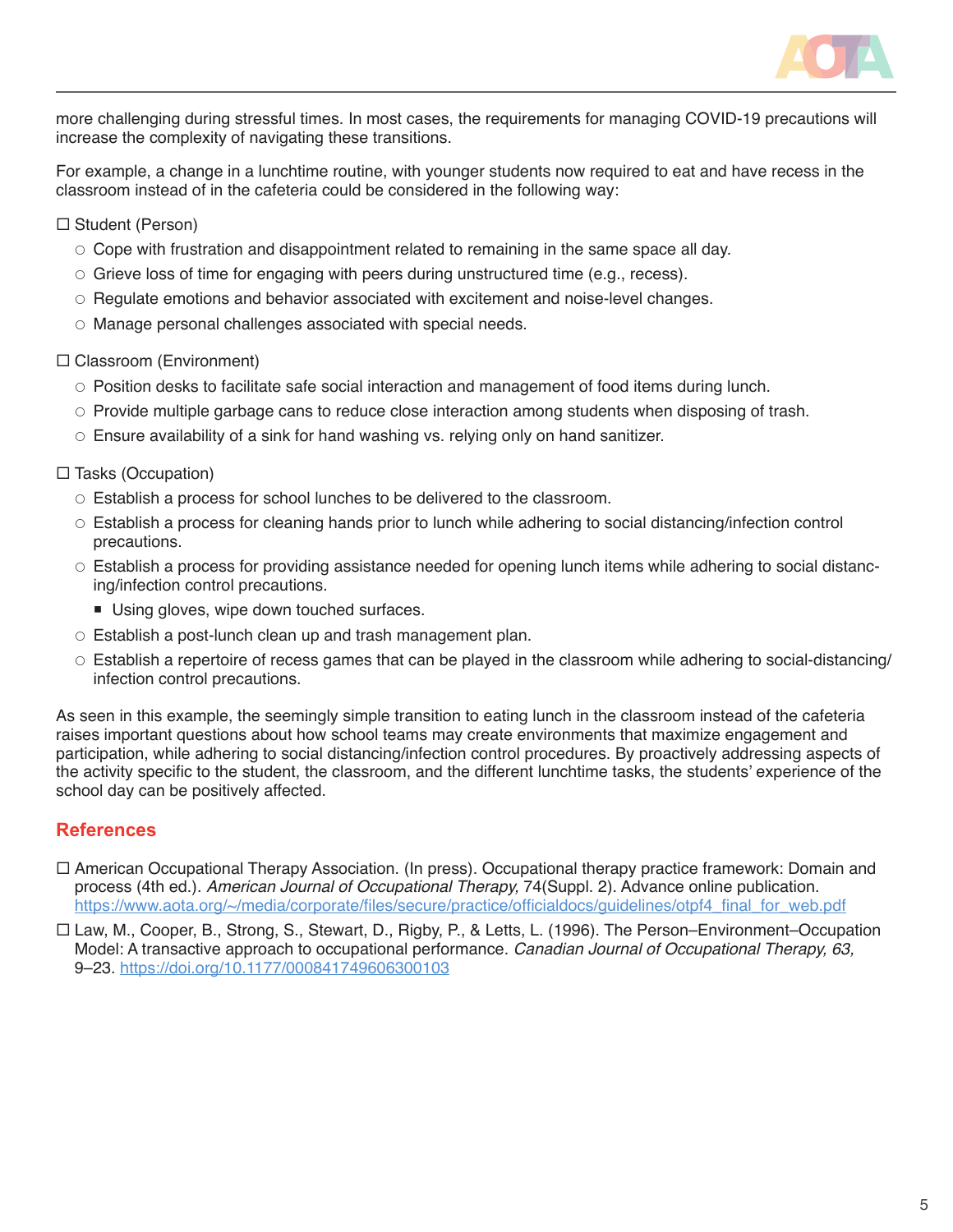

# **Additional Resources List**

# **AOTA Resources**

- AOTA[—School-based and Early Intervention Therapy Services—Decision Guide for COVID-19](https://www.aota.org/~/media/Corporate/Files/Practice/Health/COVID-Decision-Guide-School-Based-Early-Intervention.pdf) (PDF)
- AOTA—[Occupational Therapy's Role in Mental Health Promotion, Prevention, & Intervention With Children &](https://www.aota.org/~/media/Corporate/Files/Practice/Children/Inclusion-of-Children-With-Disabilities-20150128.PDF)  [Youth: Inclusion of Children With Disabilities](https://www.aota.org/~/media/Corporate/Files/Practice/Children/Inclusion-of-Children-With-Disabilities-20150128.PDF) (PDF)
- AOTA—[Occupational Therapy's Role in Mental Health Promotion, Prevention, & Intervention with Children &](https://www.aota.org/~/media/Corporate/Files/Practice/Children/Cafeteria-Mealtime-Info-Sheet.pdf)  [Youth: The Cafeteria: Creating a Positive Mealtime Experience](https://www.aota.org/~/media/Corporate/Files/Practice/Children/Cafeteria-Mealtime-Info-Sheet.pdf) (PDF)
- AOTA—[Occupational Therapy's Role in Mental Health Promotion, Prevention, & Intervention With Children &](https://www.aota.org/~/media/Corporate/Files/Practice/Children/SchoolMHToolkit/BullyingPreventionInfoSheet.pdf)  [Youth: Bullying Prevention and Friendship Promotion](https://www.aota.org/~/media/Corporate/Files/Practice/Children/SchoolMHToolkit/BullyingPreventionInfoSheet.pdf) (PDF)
- AOTA—[Occupational Therapy's Role in Mental Health Promotion, Prevention, & Intervention With Children &](https://www.aota.org/~/media/Corporate/Files/Practice/Children/Childhood-Trauma-Info-Sheet-2015.pdf)  [Youth: Childhood Trauma](https://www.aota.org/~/media/Corporate/Files/Practice/Children/Childhood-Trauma-Info-Sheet-2015.pdf) (PDF)
- AOTA—[Occupational Therapy's Role in Mental Health Promotion, Prevention, & Intervention With Children &](https://www.aota.org/~/media/Corporate/Files/Practice/Children/SchoolMHToolkit/Promoting%20Strengths%20REVISED.pdf)  [Youth: Promoting Strengths in Children and Youth](https://www.aota.org/~/media/Corporate/Files/Practice/Children/SchoolMHToolkit/Promoting%20Strengths%20REVISED.pdf) (PDF)
- AOTA—[Occupational Therapy's Role in Mental Health Promotion, Prevention, & Intervention With Children &](https://www.aota.org/~/media/Corporate/Files/Practice/Children/SchoolMHToolkit/Recess%20Promotion.pdf)  [Youth: Recess Promotion](https://www.aota.org/~/media/Corporate/Files/Practice/Children/SchoolMHToolkit/Recess%20Promotion.pdf) (PDF)
- AOTA—[Occupational Therapy's Role in Mental Health Promotion, Prevention, & Intervention With Children &](https://www.aota.org/~/media/Corporate/Files/Practice/Children/SchoolMHToolkit/Social-and-Emotional-Learning-Info-Sheet.pdf)  [Youth: Social and Emotional Learning \(SEL\)](https://www.aota.org/~/media/Corporate/Files/Practice/Children/SchoolMHToolkit/Social-and-Emotional-Learning-Info-Sheet.pdf) (PDF)
- AOTA—[Occupational Therapy's Role in Mental Health Promotion, Prevention, & Intervention With Children &](https://www.aota.org/~/media/Corporate/Files/Practice/Children/SchoolMHToolkit/Grief%20and%20Loss%20Final.PDF)  [Youth: Grief and Loss](https://www.aota.org/~/media/Corporate/Files/Practice/Children/SchoolMHToolkit/Grief%20and%20Loss%20Final.PDF) (PDF)

# **Cleaning and Disinfecting**

- CDC[—Guidance for Cleaning and Disinfecting Decision Tool](https://www.cdc.gov/coronavirus/2019-ncov/community/pdf/ReOpening_America_Cleaning_Disinfection_Decision_Tool.pdf)
- CDC[—Guidance for Re-opening Buildings after Prolonged Shutdown or Reduced Operation](https://www.cdc.gov/coronavirus/2019-ncov/php/building-water-system.html)
- CDC[—Reopening Guidance for Cleaning and Disinfecting Public Spaces, Workplaces, Businesses, and Homes](https://www.cdc.gov/coronavirus/2019-ncov/community/reopen-guidance.html)
- □ OSHA-Guidance on Preparing Workplaces for COVID-19

# **General COVID Information**

- □ CDC-Considerations for Schools
- □ CDC-Considerations for Youth Sports
- □ CDC-Coronavirus Decision Guide
- □ CDC-Guidance for Group Homes for Individuals with Disabilities
- □ Johns Hopkins[—Webinar Series Regarding Return to School](https://schoolhealth.jhu.edu/category/news/)

# **Providing Related Services During Distance Learning**

- AOTA[—Occupational Therapy Telehealth Decision Guide](https://www.aota.org/~/media/Corporate/Files/Practice/Manage/Occupational-Therapy-Telehealth-Decision-Guide.pdf)
- CDC[—Using Telehealth to Expand Access to Essential Health Services during the COVID-19 Pandemic](https://www.cdc.gov/coronavirus/2019-ncov/hcp/telehealth.html)
- $\Box$  Health and Human Services[—Telehealth Communications during COVID-19](https://www.hhs.gov/hipaa/for-professionals/special-topics/emergency-preparedness/notification-enforcement-discretion-telehealth/index.html)

#### **Supporting Resilience and Mental Health**

- □ CDC-Coping with Stress
- □ Child Mind Institute—[Supporting Families during COVID-19](https://childmind.org/coping-during-covid-19-resources-for-parents/)
- □ HealthyChildren.org-How to Help Children Build Resilience in Uncertain Times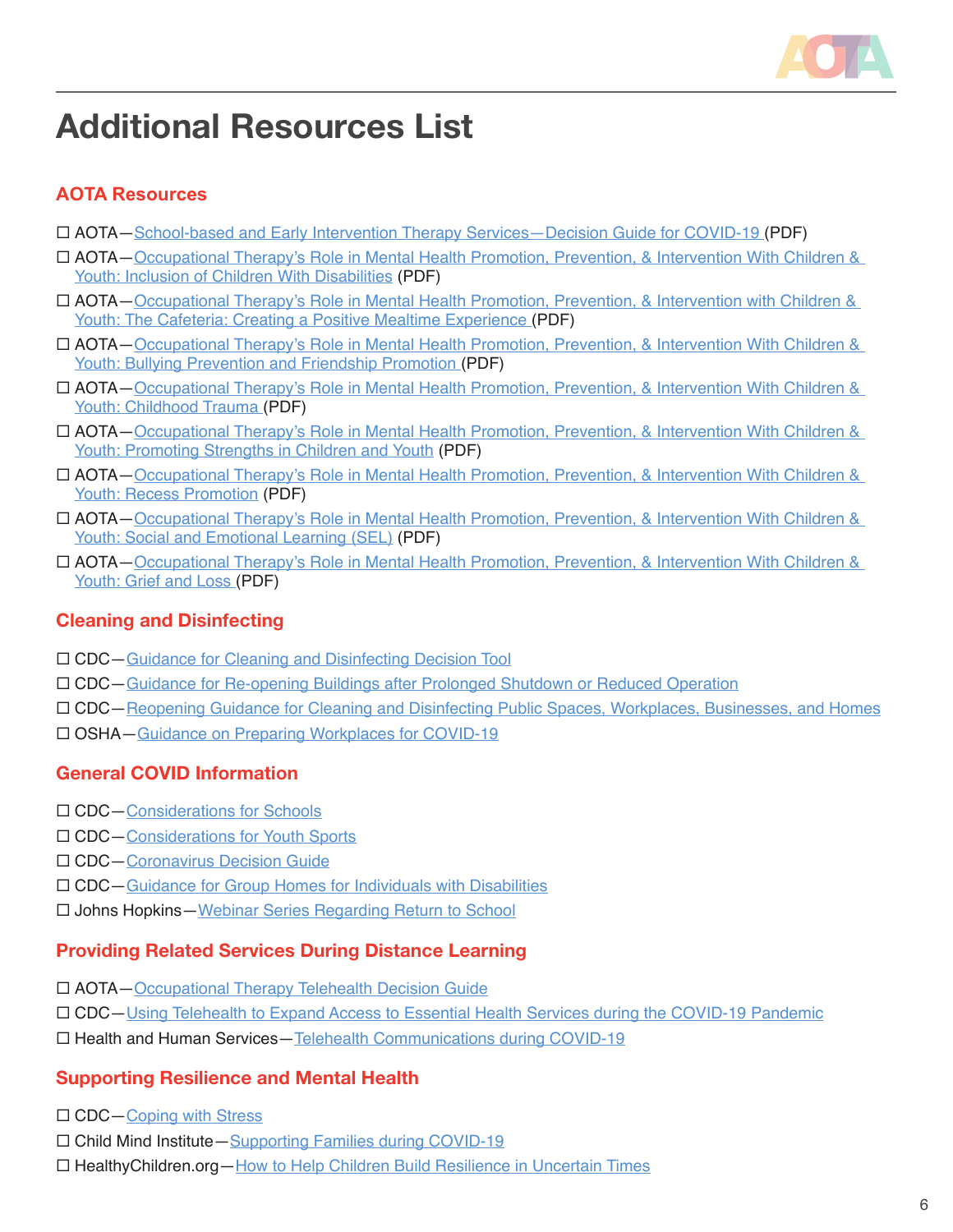

# **Classroom Set-Up**

### **Considerations**

Returning to school following the COVID-19 quarantine requires flexibility and extra attention to the environment. When considering how to set up the environment for a successful return to school, consider the various persons involved (e.g., student, teacher, paraprofessional), and the array of tasks and occupations (e.g., learning, playing) performed in the environments. Below are some tips that teachers and other school staff may consider to enhance access, efficiency, and safety.

#### **Evaluate and Organize Materials**

- $\Box$  Purge items that are old, out of date, broken, and/or damaged to allow for a clutter-free environment.
- $\Box$  Remove materials that are porous and cannot be easily disinfected.
- $\Box$  Place cubbies or storage containers in alternate locations outside of the classroom to allow more space for social distancing.
- $\Box$  Store additional supplies in containers under desks or chairs to decrease sharing and maintain social distancing.

# **Modify or Change the Environment**

- $\Box$  Rotate use of cafeteria, gymnasium, or auditorium space for individual classrooms to allow social distancing and change of environment.
	- $\circ$  Work with the custodial team to ensure sanitation between use.
	- $\circ$  Consider prioritizing larger spaces for children with special needs who may have challenges social distancing.
- $\Box$  Create visual reminders on vertical (e.g., boards, walls) and horizontal (e.g., floors, table tops) surfaces to promote safe social distancing.
- $\Box$  Utilize Plexiglas dividers to shield table tops, computer stations, or room sections.
- $\Box$  Arrange tables and desks to allow peers to see each other, staff, and audiovisual equipment while maintaining a safe distance to decrease feelings of isolation.
- $\Box$  Ensure ventilation systems are fully operational and increase air circulation as much as possible.
- $\Box$  Open doors and windows as much as possible.

#### **Promote Effective Cleaning and Hygiene Practices**

- $\Box$  Scan the environment for frequently used spaces and ensure access to hand sanitizer in those areas.
- $\Box$  Set up sanitization stations at the entry of the classroom and towards the back of the room; assess the height of these stations to ensure ease of access.
- $\Box$  Use hand-free pumps, or instruct all individuals to use their elbows, to dispense soap or hand sanitizer.
- $\Box$  Create signage that includes friendly images to remind students of proper hygiene routines.
- $\Box$  Provide, or request parents to supply, individual hygiene kits in a plastic container or bag.
- $\square$  Develop a plan for cleaning and disinfecting (see [CDC Guidance for Cleaning and Disinfecting](https://www.cdc.gov/coronavirus/2019-ncov/community/pdf/Reopening_America_Guidance.pdf#:~:text=Coronaviruses%20on%20surfaces%20and%20objects,and%20dirt%20from%20surfaces.)).
- $\Box$  Establish a safe and locked location, which is easily accessible, to store cleaning supplies and chemicals.
- $\Box$  Incorporate a cleaning routine between use of shared items.

#### **Enhancing Comfort**

 $\Box$  Choose comforting materials for the classroom that are non-porous and can be easily wiped with an approved disinfectant.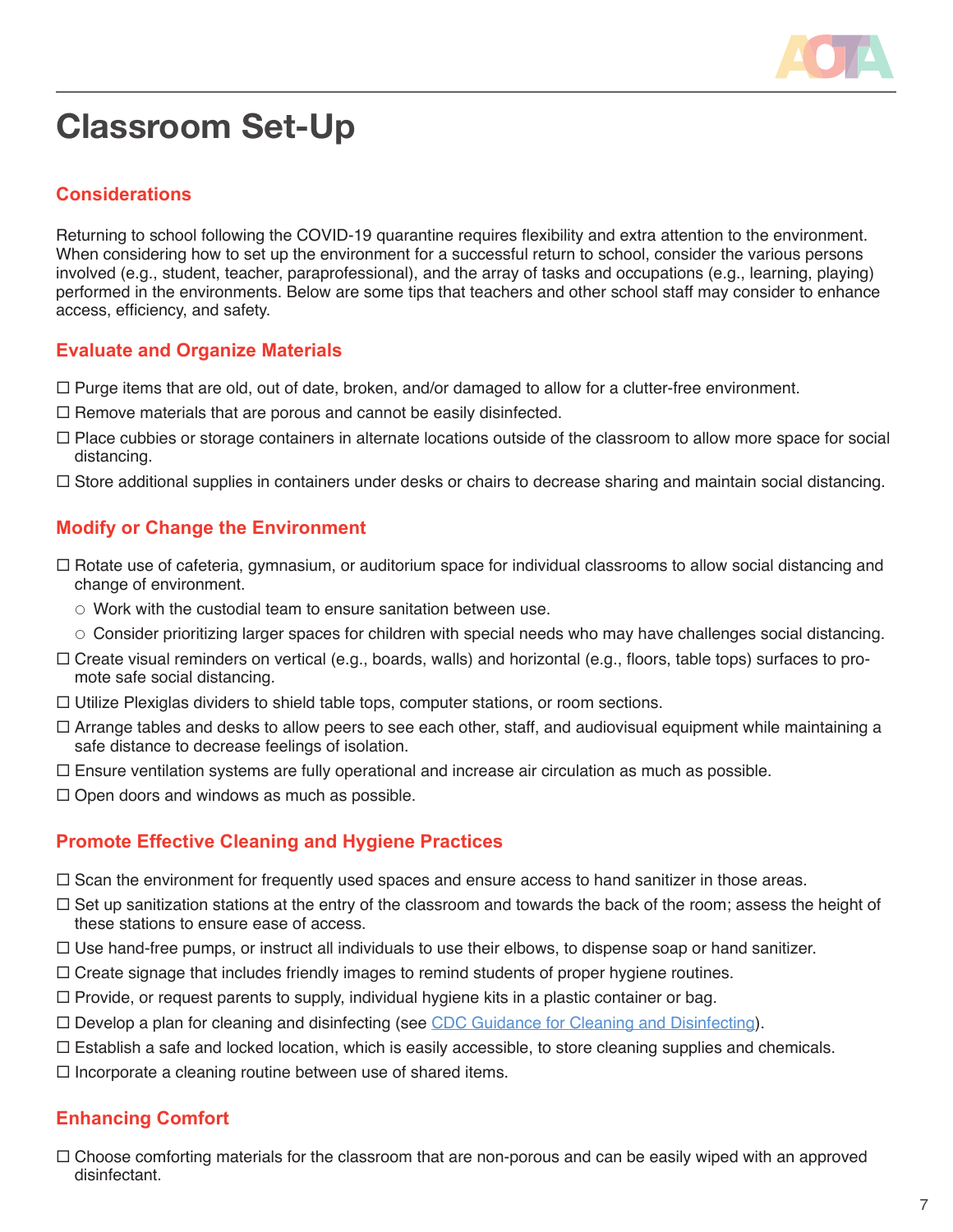

- Place items in the classroom space to provide a sense of comfort and feelings of home, such as floor lamps, plants, and floor coverings that can be disinfected.
- Change the lighting periodically by opening window coverings or using floor lamps to reduce overstimulation via florescent lights.
- Promote seating opportunities such as beanbag chairs, physio balls, and standing tables to allow for movement.
	- $\circ$  Ensure seating can be disinfected frequently.

- [AOTA Tip Sheet—Successful Participation at School: Strategies for All Students](https://www.aota.org/~/media/Corporate/Files/AboutOT/Professionals/WhatIsOT/CY/Tips-for-Educators-Successful-Participation-School-Strategies-for-All-Students.pdf)
- [AOTA School-Based and Early Intervention Occupational Therapy Decision Guide for COVID-19](https://www.aota.org/~/media/Corporate/Files/Practice/Health/COVID-Decision-Guide-School-Based-Early-Intervention.pdf)
- □ [CDC Considerations for Schools](https://www.cdc.gov/coronavirus/2019-ncov/community/schools-childcare/schools.html#anchor_1589932027380)
- [CBS KPIX 5 San Francisco Bay video showing newly converted Marin County classrooms adapted for COVID-19](https://sanfrancisco.cbslocal.com/2020/05/18/coronavirus-converted-marin-county-classrooms-show-how-learning-will-adapt-to-covid-19/)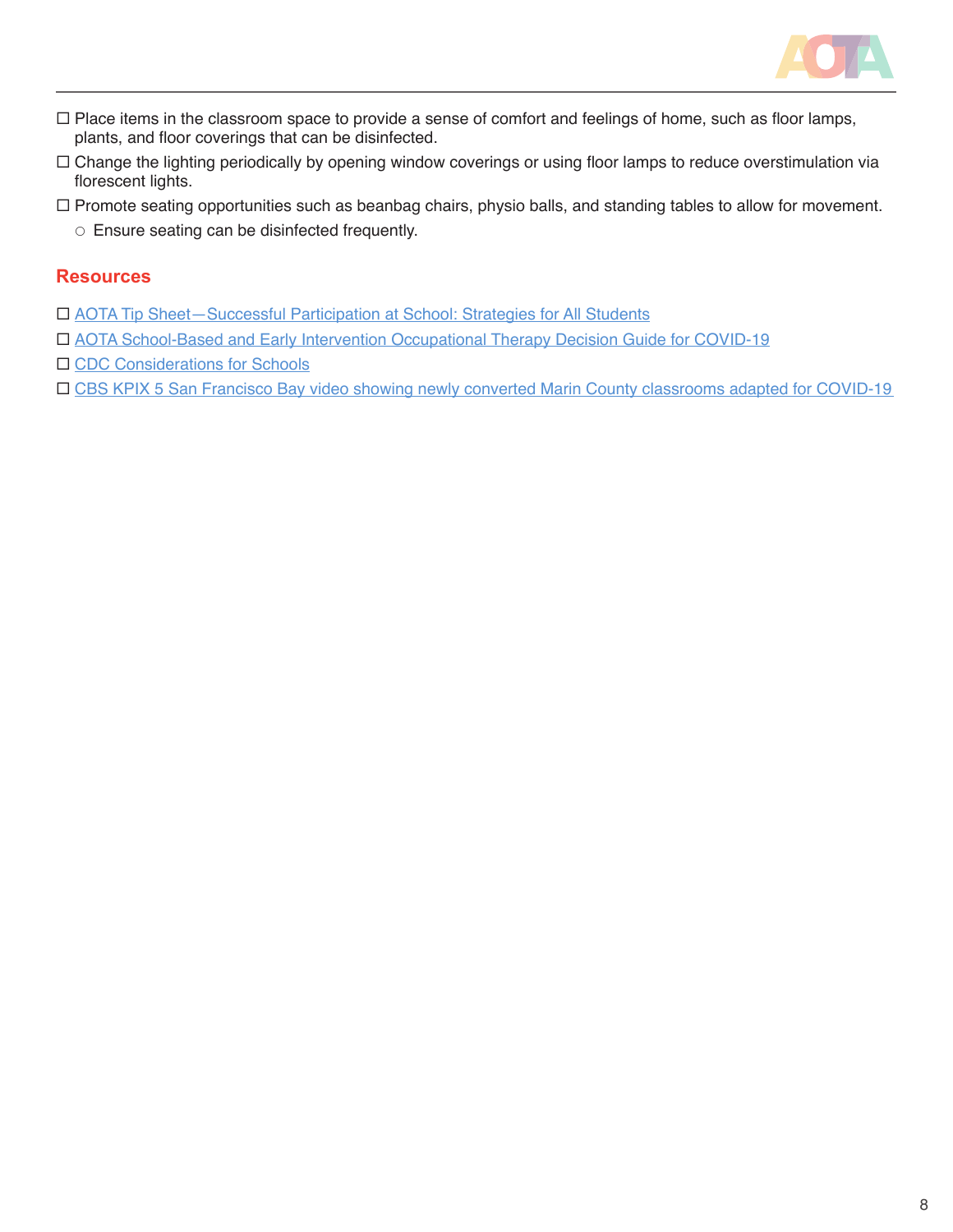

# **Cleaning Equipment**

Reducing the risk of exposure to COVID-19 is an essential consideration for returning to school. Cleaning and disinfecting toys and other equipment is an important practice that will help to mitigate risks. When considering how to best maintain a clean environment, consider the various persons involved (e.g., student, teacher, custodians), the multiple environments encountered (e.g., classroom, gymnasium), and the array of tasks and occupations performed (e.g., learning, playing). Below are some tips that teachers and other school staff may consider.

# **Items and Equipment that Require Regular Cleaning\***

- $\Box$  Handles, door knobs, stair rails, light switches, push buttons, countertops, desks, chairs, and cubbies
- $\Box$  Nap mats, changing tables, and bathrooms or toileting chairs
- $\Box$  Playground structures, swings, and riding toys
- $\Box$  Tablets, styluses, keyboards, and plastic covers that protect equipment
- $\Box$  Wheelchairs, communication devices, and switches
- $\Box$  Shared materials such as toys, scissors, writing utensils, and learning manipulatives *\*Toys and other items that cannot be cleaned and disinfected should not be used.*

#### **Cleaning Procedures**

- $\Box$  Individuals responsible for cleaning and disinfecting should wear gloves.
- $\Box$  Used plastic toys should be considered dirty.
	- $\circ$  Dirty toys should be placed in a container with soapy water until they are washed and disinfected.
- $\Box$  Toys and other items that children regularly place in their mouths (e.g., spoons and cups) should be cleaned with water and detergent, rinsed, sanitized, rinsed again, and then air dried.
- $\Box$  Machine washable toys and sensory equipment (e.g., Lycra swings) should be used by one child at a time and laundered before they are shared with another child.
- $\Box$  Area rugs, carpet squares, and bean bags that cannot be regularly laundered should be removed from the environment.
- $\Box$  Thoroughly wash hands with soap and water after cleaning and disinfecting toys and equipment.

# **Cleaning Products**

- $\Box$  Only use cleaning and disinfecting products according to the instructions on the label.
- □ Common household fragrance-free EPA registered disinfectants are effective.
	- See [disinfectants for use against COVID-19](https://www.epa.gov/pesticide-registration/list-n-disinfectants-use-against-sars-cov-2-covid-19)
- $\Box$  All cleaning products should be stored in a safe and locked location out of the reach of children.
- $\Box$  Select cleaning product packaging/containers in compliance with Poison Prevention Packaging guidelines.
- $\Box$  Empty cleaning product containers may still pose a safety risk due to the chemicals that remain once the products are used. [Dispose of cleaning product containers and left over cleaning products in accordance with EPA guide](https://www.epa.gov/hw/household-hazardous-waste-hhw)[lines.](https://www.epa.gov/hw/household-hazardous-waste-hhw)

- Centers for Disease Control and Prevention's [Reopening Guidance for Cleaning and Disinfection Public Spaces,](https://www.cdc.gov/coronavirus/2019-ncov/community/reopen-guidance.html)  [Workplaces, Businesses, Schools and Homes](https://www.cdc.gov/coronavirus/2019-ncov/community/reopen-guidance.html)
- Centers for Disease Control and Prevention's [Guidance for Childcare Programs that Remain Open](https://www.cdc.gov/coronavirus/2019-ncov/community/schools-childcare/guidance-for-childcare.html)
- $\square$  Poison Prevention Packaging Guidelines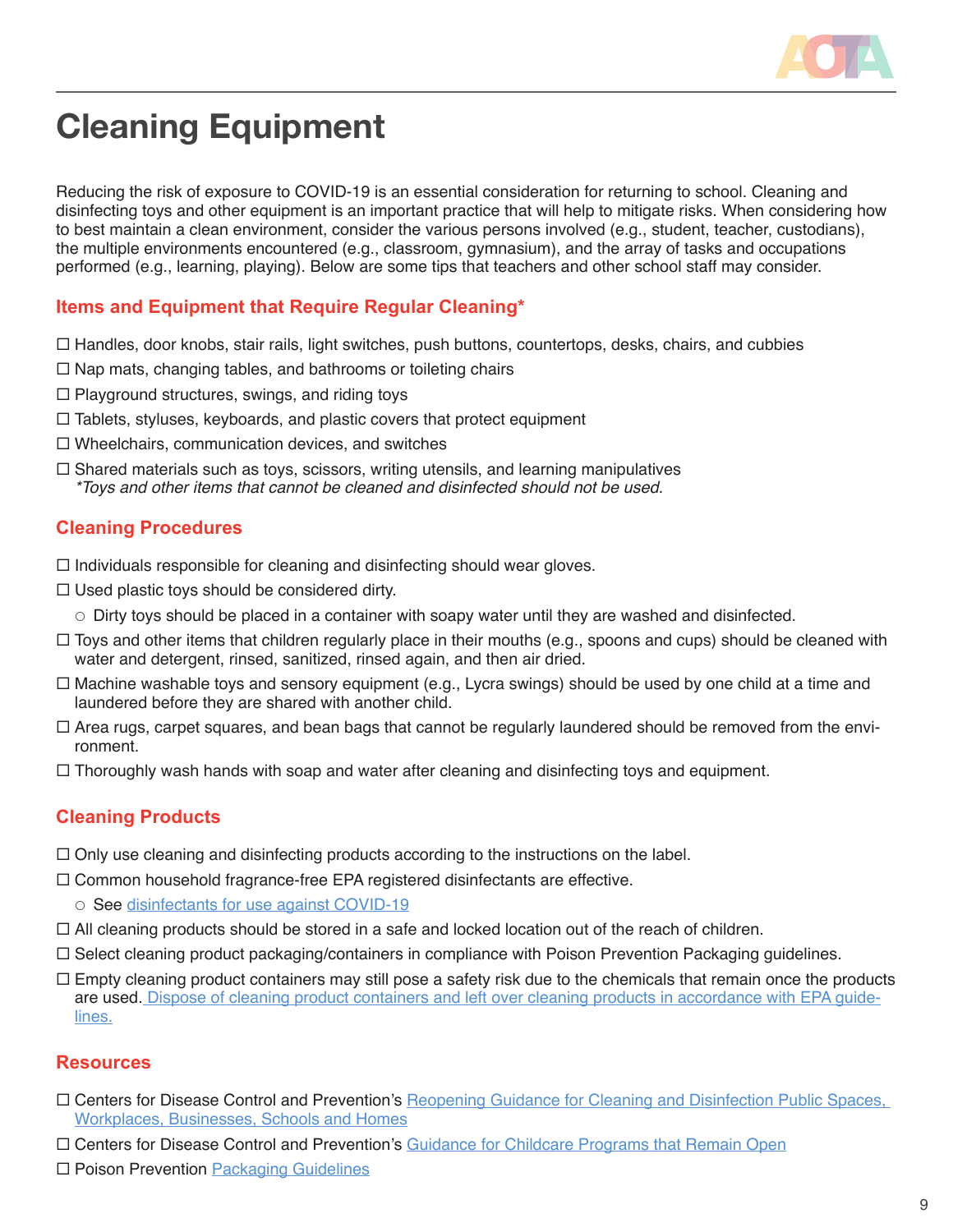

# **Considerations for Creating a Classroom Partnership Pledge**

A Classroom Partnership Pledge helps to establish that teachers appreciate students as partners in their education. A Classroom Partnership Pledge may be an effective tool to support students' transition back to school during a pandemic. A well-written partnership pledge should outline the steps that teachers and students will take to create a supportive classroom climate and keep everyone safe.

# **Steps to Creating a Classroom Partnership Pledge**

- Explain to students that a pledge is a promise that everyone in the classroom community will make to keep each other safe.
- $\Box$  Ask students their opinions about what teachers and students could do to keep each other safe.
- $\square$  Provide examples if students have difficulty generating ideas.
- Summarize the ideas and lead students to consensus about what elements should be included in the pledge.
- $\Box$  Create a poster with students to display in the physical classroom and on the virtual classroom homepage.

 $\square$  Share the partnership pledge with students' families.

# **The following are examples that may be included in a Classroom Partnership Pledge:**

### **As a teacher, I pledge to:**

- $\checkmark$  Maintain social distancing per school guidelines
- $\checkmark$  Wash my hands often, such as when I enter and exit a room
- $\checkmark$  Follow rules about wearing a mask
- $\checkmark$  Report to school personnel if I don't feel well, and stay home if I'm sick
- $\checkmark$  Help students stay calm and focused
- $\checkmark$  Promote friendships, mental health, and well-being
- $\checkmark$  Help students stay organized
- $\checkmark$  Allow students to take breaks
- $\checkmark$  Treat all students fairly
- $\checkmark$  Listen to students' ideas, feelings, and questions and respond with clear, supportive answers
- $\checkmark$  Check in on students during distance learning days
- $\checkmark$  Be flexible about assignment dues dates when students need more time to do their best work
- $\checkmark$  Share student progress and/or concerns with families in a timely manner

#### **As a student, I pledge to:**

- $\checkmark$  Ask questions about safety if I don't understand
- $\checkmark$  Maintain social distancing per school guidelines
- $\checkmark$  Wash my hands often, such as when I enter or exit a room
- $\checkmark$  Follow rules about wearing a mask
- $\checkmark$  Report to school personnel if I don't feel well, and stay home if I'm sick
- $\checkmark$  Manage my own belongings
- $\checkmark$  Take pride in my work
- $\checkmark$  Ask for help when I need it
- $\checkmark$  Treat others how I want to be treated
- $\checkmark$  Listen to others' opinions and respond respectfully
- $\checkmark$  Work as a team with classmates
- $\checkmark$  Keep my hands to myself
- $\checkmark$  Participate in class discussions
- $\checkmark$  Arrive on time to virtual class sessions
- $\checkmark$  Turn assignments in on time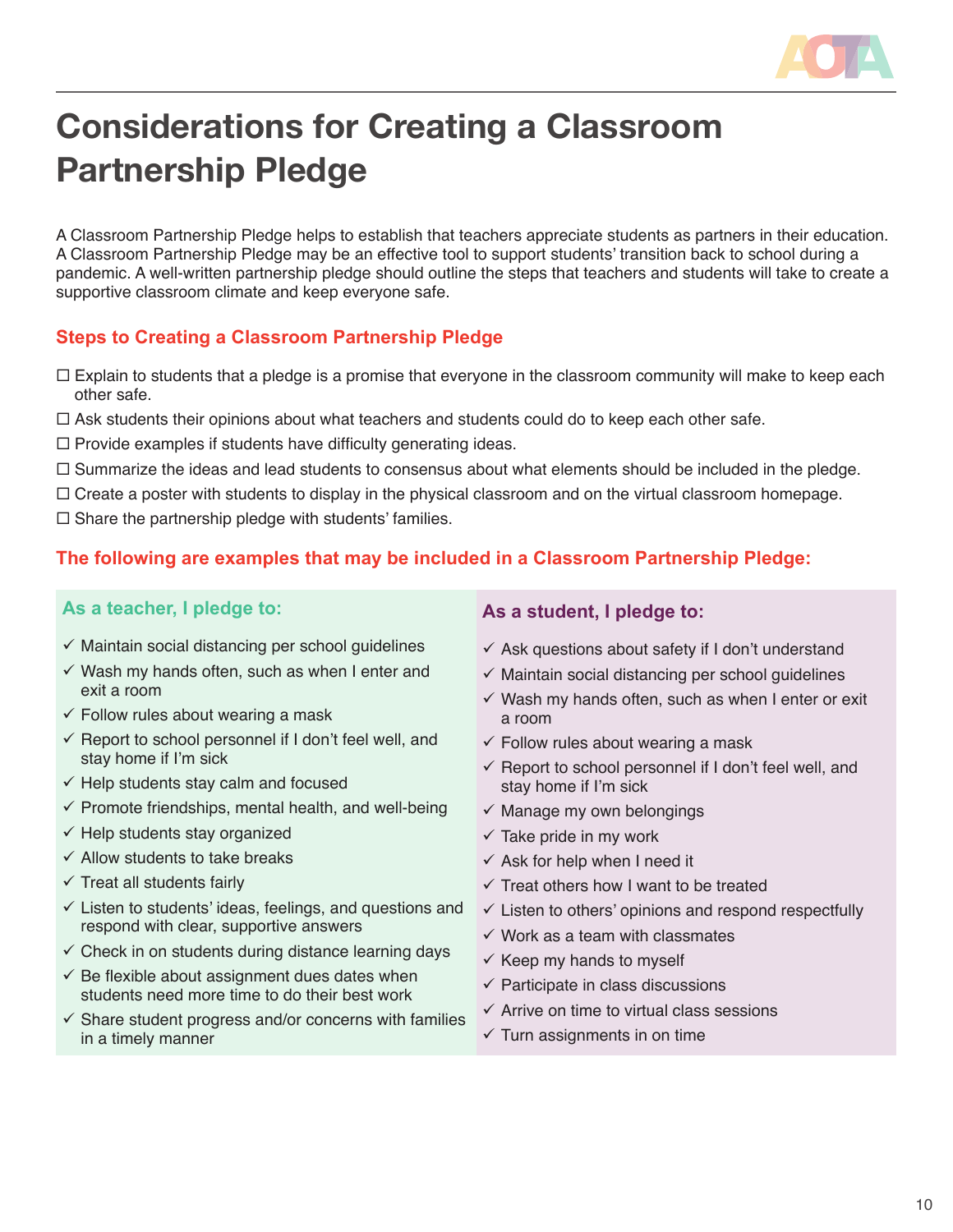

# **Discrimination and Stigma**

Worry and fear about the transmission of COVID-19 can lead to discrimination and stigma for children, adolescents, and their families. Health status discrimination may occur when someone associates a certain population or nationality with COVID-19. Stigma can occur when someone has been quarantined or isolated because of COVID-19 and then resumes their usual activities. When attempting to identify and mitigate discrimination and stigma, consider the influences of various persons involved (e.g., student, teacher, family, friends), the multiple environments and contexts encountered (e.g., home, work, and school) and how tasks and activities (i.e., occupations) are performed. Below are some tips that teachers and other school staff may want to consider when addressing discrimination and stigma.

#### **Impact of Discrimination and Stigma**

- $\square$  [Impacts health and well-being both directly and indirectly](https://www.aota.org/~/media/Corporate/Files/Practice/Guide-Acknowledging-Impact-Discrimination-Stigma-Implicit-Bias.pdf)
- $\Box$  [Results in reduced reporting of symptoms and seeking medical attention](https://www.who.int/westernpacific/emergencies/covid-19/information/social-stigma-discrimination)
- [Leads to poor adherence to preventative guidelines to reduce transmission due to fear of stigmatization](https://www.who.int/westernpacific/emergencies/covid-19/information/social-stigma-discrimination)

# **Children At-Risk for Discrimination and Stigma**

- $\Box$  Children whose parents are health care workers
- $\Box$  Children whose parents are frontline workers (e.g., delivery drivers and grocery store clerks)
- $\Box$  Children who have difficulty following social distancing guidelines or wearing masks and other facial coverings
- $\Box$  Children who have a family member who was treated for COVID-19
- Children from certain racial and ethnic groups, such as Asian Americans, Pacific Islanders, and Black or African Americans
- $\Box$  Children who cough or sneeze for reasons other than COVID-19
- $\Box$  Children who live in group homes or other congregate settings
- Children who are homeless

# **Forms of Discrimination and Stigma**

- $\Box$  Avoidance or rejection by peers
- $\Box$  Rumor spreading
- $\Box$  Physical acts of aggression
- $\square$  Verbal aggression
- $\Box$  Cyberbullying

# **Ways to Address Discrimination and Stigma**

- $\Box$  Teach children, family, and staff about the transmission of COVID-19.
- Work collaboratively with school personnel (administrators, related service providers, paraprofessionals, and other educators) to implement a school-wide tiered approach to formally address discrimination and stigma, and provide individual and group intervention services when needed for positive peer interactions and friendship development.
	- $\Box$  Observe peer interactions and intervene at the first sign of discrimination and stigma.
	- $\Box$  Teach children at risk for discrimination and stigma to self-advocate and report concerns.
	- $\Box$  Encourage children who are bystanders to stand up for peers and report concerns.
	- $\Box$  Explain the consequences of discrimination and stigma, in developmentally appropriate terms.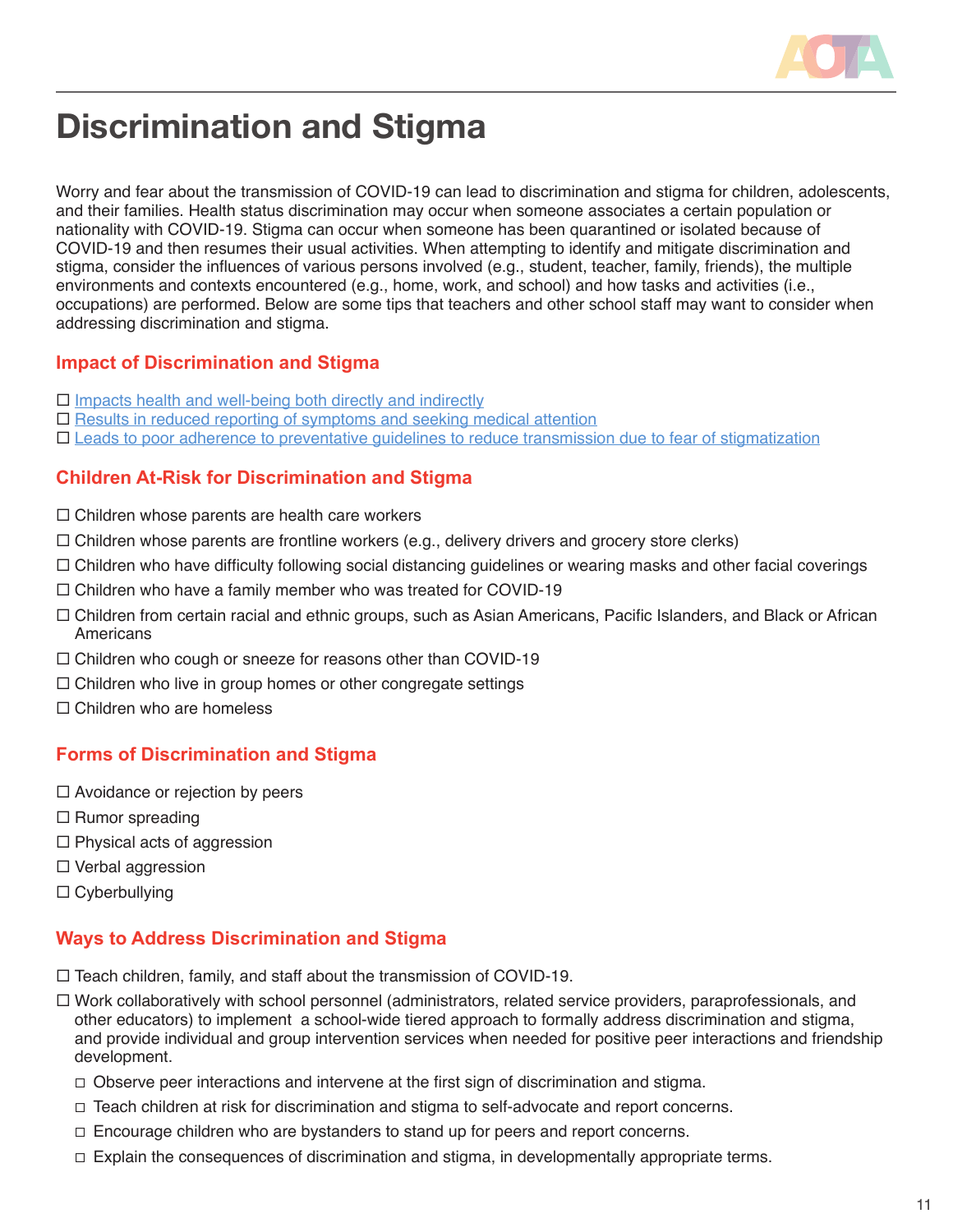

 $\Box$  Communicate with families about discrimination and stigma.

- [AOTA's Guide to Acknowledging the Impact of Discrimination, Stigma, and Implicit Bias on Service provision](https://www.aota.org/~/media/Corporate/Files/Practice/Guide-Acknowledging-Impact-Discrimination-Stigma-Implicit-Bias.pdf) (PDF)
- [AOTA's Return to School Guide Mental Health and Well-being Tip Sheet](https://www.aota.org/~/media/Corporate/Files/Practice/back-to-school/Mental-Health-Behavior-and-Well-being.pdf) (PDF)
- [AOTA's Resource on Bullying Prevention and Friendship Promotion](https://www.aota.org/~/media/Corporate/Files/Practice/Children/SchoolMHToolkit/BullyingPreventionInfoSheet.pdf) (PDF)
- [Centers for Disease Control and Prevention's Reducing Stigma](https://www.cdc.gov/coronavirus/2019-ncov/daily-life-coping/reducing-stigma.html)
- [U.S. Department of Education, Office of Civil Rights—Addressing the Risk of COVID-19 in Schools while Protect](https://www2.ed.gov/about/offices/list/ocr/docs/ocr-coronavirus-fact-sheet.pdf)[ing Students' Civil Rights](https://www2.ed.gov/about/offices/list/ocr/docs/ocr-coronavirus-fact-sheet.pdf)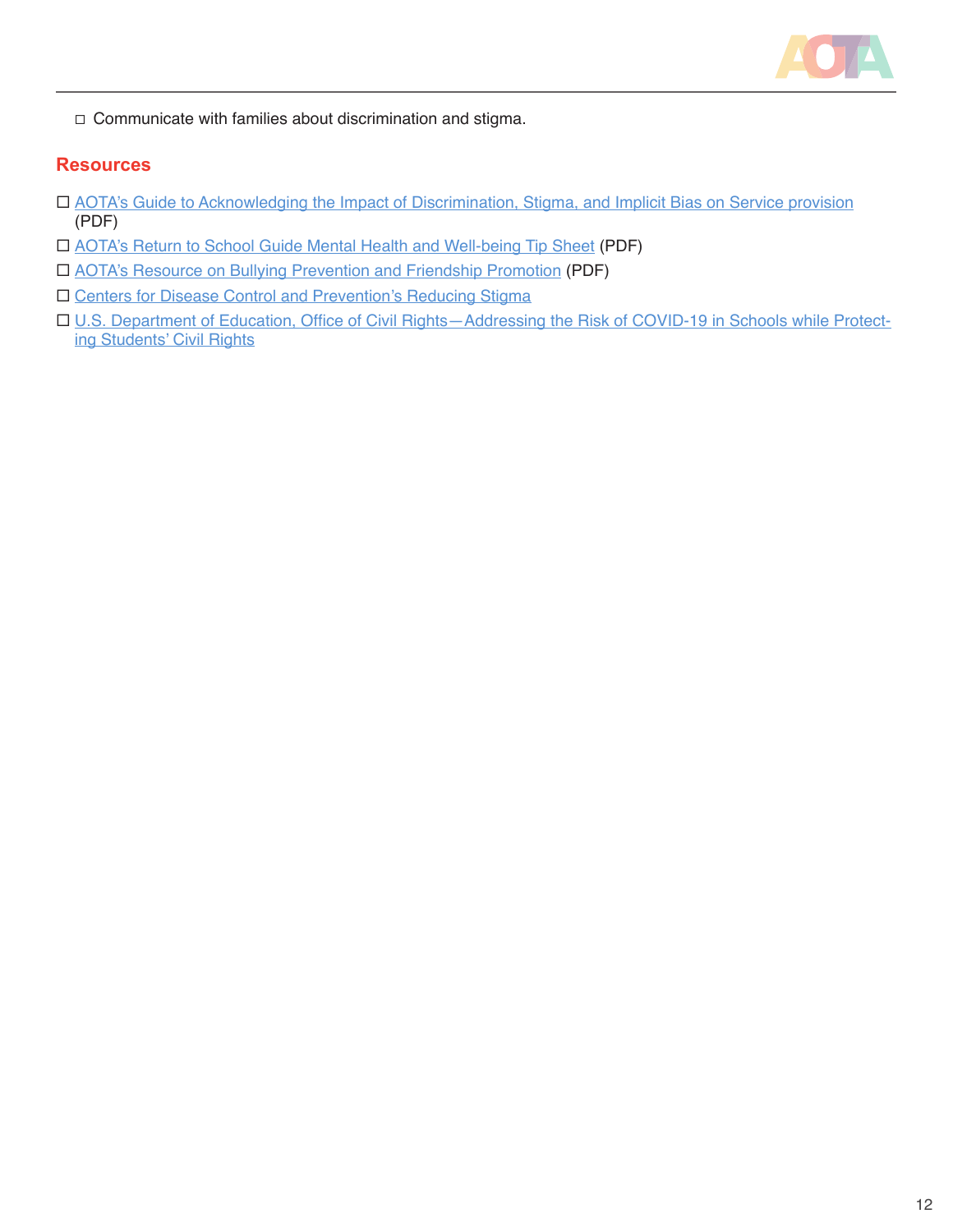

# **Distance Learning**

The impact of COVID-19 and the implementation of phased re-opening plans may require that some schooling take place at home through distance learning. Well-designed online courses and a proper home set up (environment) improve a student's (person) engagement in educational tasks (occupation). Below are considerations for school administrators, teachers, and school staff.

### **Habits and Routines**

- $\Box$  Create and provide an <u>orientation for students</u> that addressed the tools and skills needed to be successful in an online learning environment.
- $\Box$  Set expectations for virtual class participation that promote a predictable routine (e.g., enter virtual classroom, turn camera on, mute microphone, participate in welcoming introduction).
	- $\circ$  Collaborate with all educators and paraprofessionals involved in distance learning and create consistent expectations across courses.
	- $\circ$  Communicate schedules and expectations to students and families through various methods (e.g., face-to-face instruction, email, flyers).
- $\Box$  Establish a consistent day of the week, across all courses, for assignment due dates.
- $\Box$  Routinely use tools to [encourage participation](http://teachingcenter.wustl.edu/resources/teaching-methods/participation/increasing-student-participation/), such as polling response systems.

#### **Student Engagement**

- $\Box$  Use virtual classroom tools (e.g., discussion boards, group rooms, video chat) to facilitate connections between students and staff.
- $\Box$  Use instant messaging tools to check in on distance learning students throughout the school day.
- $\Box$  Provide opportunities (i.e., virtual office hours) for students to connect with you outside of instructional time.
- $\Box$  Check in with students and families about how students are coping with the challenges associated with distance [learning at home](https://www.counseling.org/news/aca-blogs/aca-member-blogs/aca-member-blogs/2020/04/30/student-mental-health-distance-learning-during-covid).
- $\Box$  Facilitate after school clubs and virtual lunchtime meet ups that may be successful despite social distancing.
- $\Box$  Provide groups that are facilitated by school counselors that allow students to discuss the disruptions.

#### **Online Learning**

- $\Box$  Identify students who need access to the Internet or an e-learning device to access virtual classrooms.
- Explore resources such as [Quality Matters Emergency Remote Instruction Checklists and Webinars.](https://www.qualitymatters.org/qa-resources/resource-center/articles-resources/ERI-Checklist)
- $\Box$  Incorporate [resources](https://www.youtube.com/watch?v=2oPRg6G_QBM&list=PLadhF1mf7NHHWNPvAAIK-TiG8l8v3J5w1&index=4&t=0s) that help design a student-focused [online quality course or classroom environment.](https://www.qualitymatters.org/qa-resources/resource-center/articles-resources/K-12-Bridge-Guide-get-access)
- $\Box$  Use standards and rubrics to design effective online classroom environments.
- [Address accessibility challenges](https://www.qualitymatters.org/qa-resources/resource-center/articles-resources/accessibility-resource-site) (e.g., universal design for learning, video captions and audio descriptions, color choice and contrast).
- $\square$  Ensure access to Internet connectivity and [appropriate Wi-Fi bandwidth.](https://www.qualitymatters.org/qa-resources/resource-center/articles-resources/higher-ed-remote-teaching-tips)
- $\square$  Use [educational television access channels](https://www.baltimorecityschools.org/distance-learning) if available in your community.
- $\Box$  Test virtual learning tools before using them during instruction.

#### **Learning Spaces**

- $\Box$  Encourage students to remove unnecessary clutter and distractions from the learning workspace.
- $\Box$  Provide a list of materials that should be readily available within the student's home work space (e.g., glue, pencils, paper).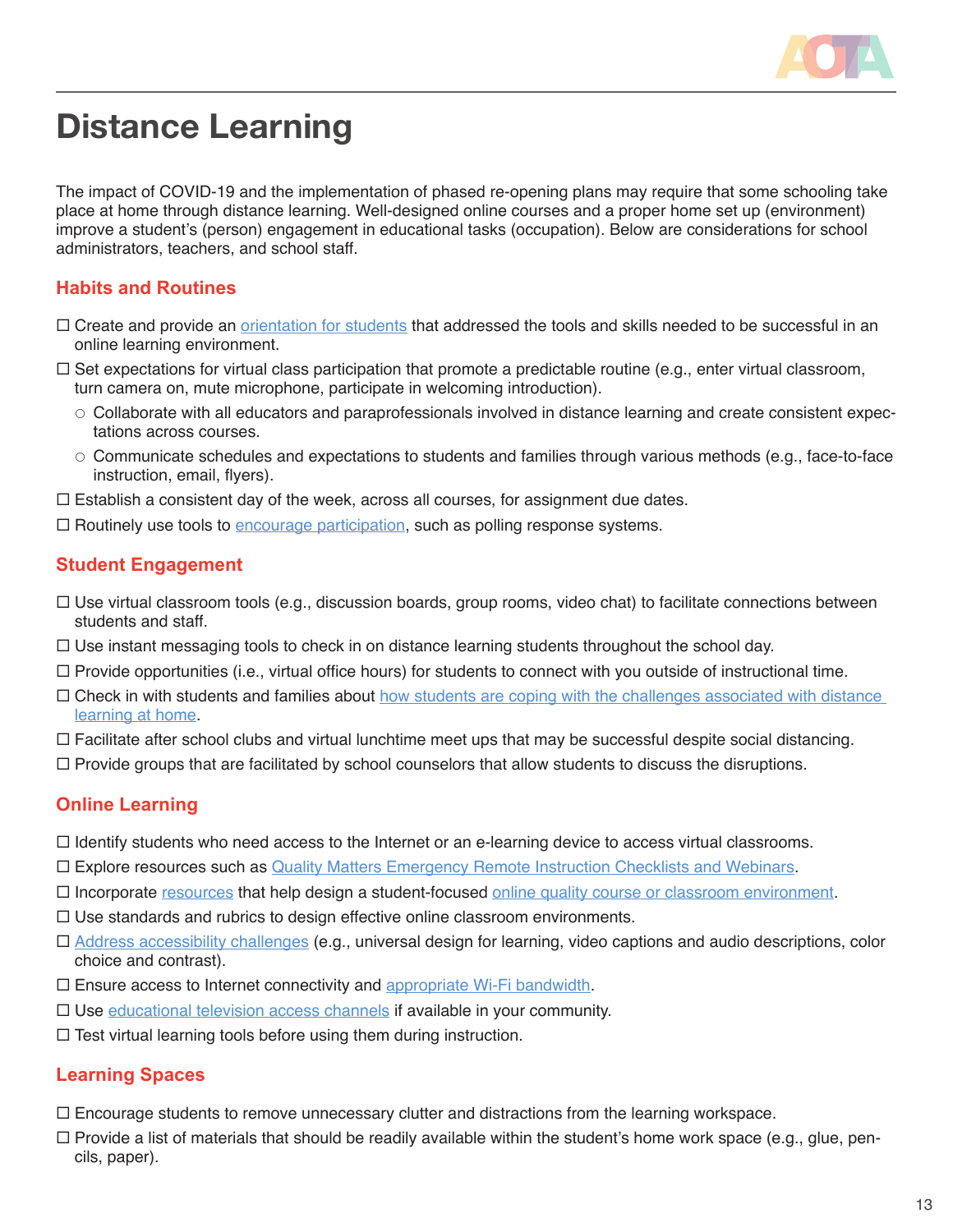

- Encourage students to organize the learning workspace so all learning tools (e.g., laptop, worksheets, books) are readily available.
- □ Encourage families to set up learning workspaces that allow for [proper ergonomic positioning](https://www.aota.org/~/media/Corporate/Files/Practice/Manage/Home-Office-Ergonomics-Tips.pdf) to prevent fatigue.

#### **Homework and Projects**

- $\Box$  Ensure assignments can be reasonably completed by students in the home and online environments.
- $\Box$  Provide simple written, bulleted directions for all assignments.
- $\square$  Provide video clarifications for complex assignments.

#### **Accommodations**

- $\Box$  Identify students who need support to utilize technology for learning or other accommodations.
- Divide longer assignments and learning activities into manageable components.
- $\Box$  Provide reminders, as well as flexible due dates for assignments.
- $\Box$  Allow additional time for online tests.
- $\Box$  Use visual supports and animations to explain difficult concepts.

- □ Council for Exceptional Children-Best Practice for Educating Online
- □ Michigan Association of Administrators and Superintendents—National Distance Learning Resources
- □ National Education Association–[Guide to Online High School Classes](http://www.nea.org/assets/docs/onlinecourses.pdf)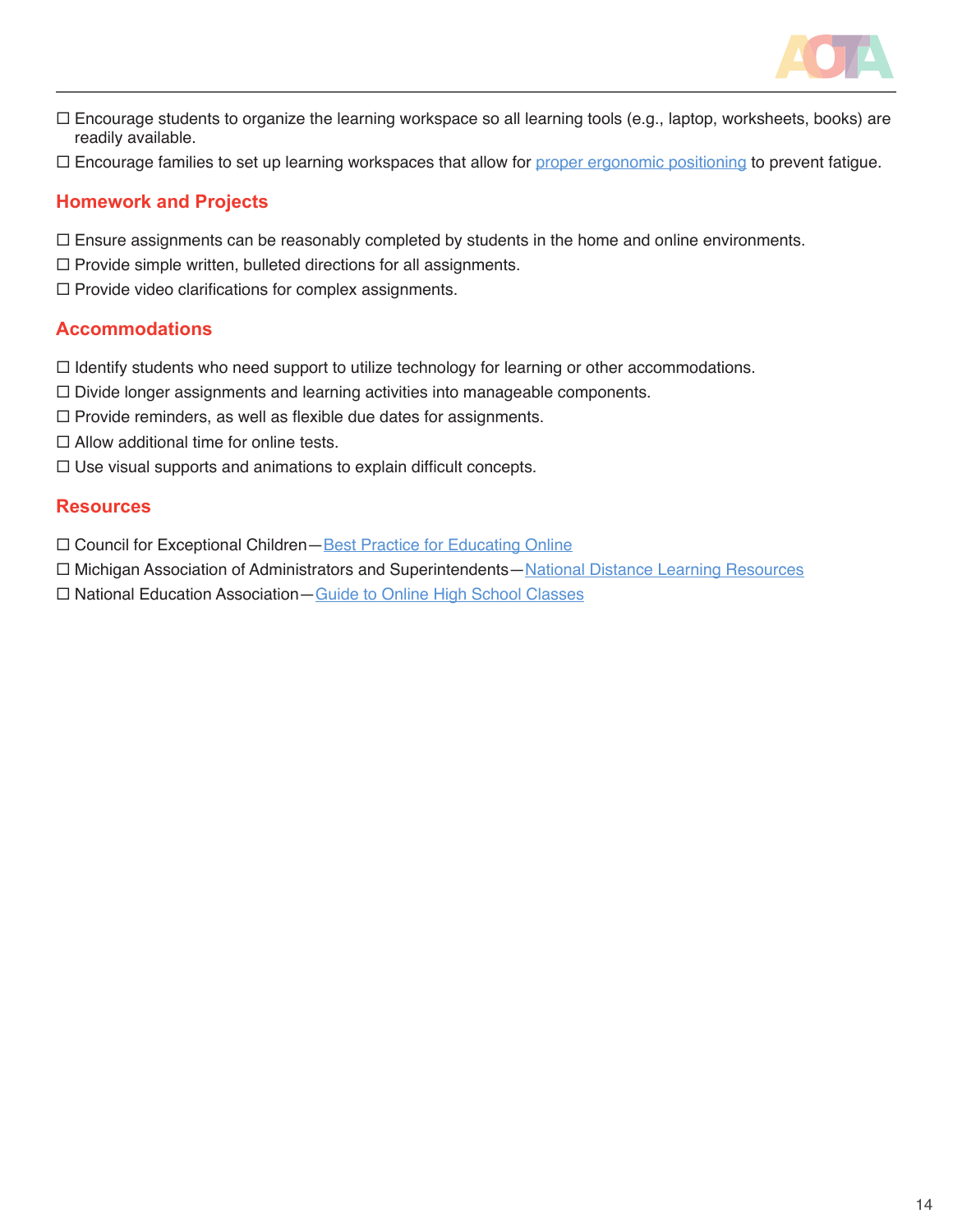

# **Masks and Facial Coverings**

# **Considerations**

Wearing masks and facial coverings help prevent the transmission of COVID-19. Most school districts will have established policies based on guidance from the Centers for Disease Control and Prevention. When considering how to help children and adolescents wear masks and other face coverings, consider the health and preferences of the student, the multiple environments encountered (e.g., bus, pick up and drop off location), and the array of tasks and occupations that need to be performed while wearing a mask (e.g., eating and drinking, completing class assignments, talking with friends, participating in recess). Some tips for teachers and school personnel to help increase students' wearing of masks are listed below.

# **Choose Masks and Other Facial Coverings**

- $\Box$  Choose a mask or other facial covering that covers both the nose and the mouth.
- $\Box$  Explore different types of masks and facial coverings, such as bandanas, gaiters, and scarves to find the most comfortable option.
- $\Box$  Consider soft fabric liners to reduce any unpleasant sensations of scratchy material on the lips and cheeks.
- $\Box$  Consider masks that show mouths through a [plastic window](https://www.latimes.com/world-nation/story/2020-06-12/face-masks-with-windows-mean-more-than-smiles-to-deaf-people) to improve communication.
- $\Box$  Consider [neck strips](https://weddingshop.theknot.com/product/face-mask-extender-straps-set-of-2?msclkid=%7bmsclkid%7d&utm_source=bing&utm_medium=cpc&utm_campaign=The%20Knot%20Shopping%20Campaign&utm_term=4574793009528658&utm_content=The%20Knot%20Products) with buttons to loop the mask on, instead of looping over the ears.
- $\Box$  [Attach buttons to eye glasses with rubber bands](https://www.gif-vif.com/gifs/Lifehack-128) to allow masks to be connected to glasses, instead of looping over the ears.
- $\square$  [Consider masks that connect to baseball caps](https://www.facebook.com/mymind0/photos/a.2230434017210391/2550398541880602/) (where allowed) or [headbands](https://www.pinterest.com/pin/113364115609397800/).
- $\Box$  Consider masks that Velcro or tie at the back of the head.
- $\Box$  Explore masks and facial coverings made out of different fabric weights based on weather conditions.

#### **Teach Students How to Wear Masks and Other Facial Coverings**

 $\Box$  Support students with a consistent message about wearing masks and other facial coverings.

- $\circ$  Be sure to find out whether any students have  $\alpha$  accommodations or health needs that require them to go without [a mask or other facial covering.](https://www.cdc.gov/coronavirus/2019-ncov/community/schools-childcare/schools-faq.html#Administrators)
- $\circ$  Ensure school personnel working with students who are unable to wear face coverings have appropriate PPE and training.
- $\Box$  Teach students to wear the mask or other facial covering so it covers both the nose and mouth at all times.
	- $\circ$  Demonstrate and [show pictures of correct and incorrect mask positioning](https://paautism.org/resource/wearing-mask-social-story/).
- $\Box$  Work with occupational therapy practitioners to implement a wearing schedule and use other strategies (e.g., sensory desensitizing techniques for children with documented assessment results that suggest sensory defensiveness) to support students with anxiety or other concerns related to wearing face coverings.
- $\Box$  Practice all steps for managing masks independently, including putting them on, taking them off, packing for transport, and washing.
	- $\circ$  Remind students not to touch the outside of the mask that covers their mouth and nose. Instead, encourage students to put on and take off the mask by using the ear loop/ties.
	- $\circ$  Remind students to put on a clean mask after eating lunch.
- $\Box$  Explain the need to cover the nose and mouth throughout the day.
	- $\circ$  Incorporate stories, video models, and practice with toys (e.g., having a washable stuffed animal wear a mask).
- $\Box$  Post signs in the classroom and throughout the school that encourage and remind students to wear masks or other facial coverings.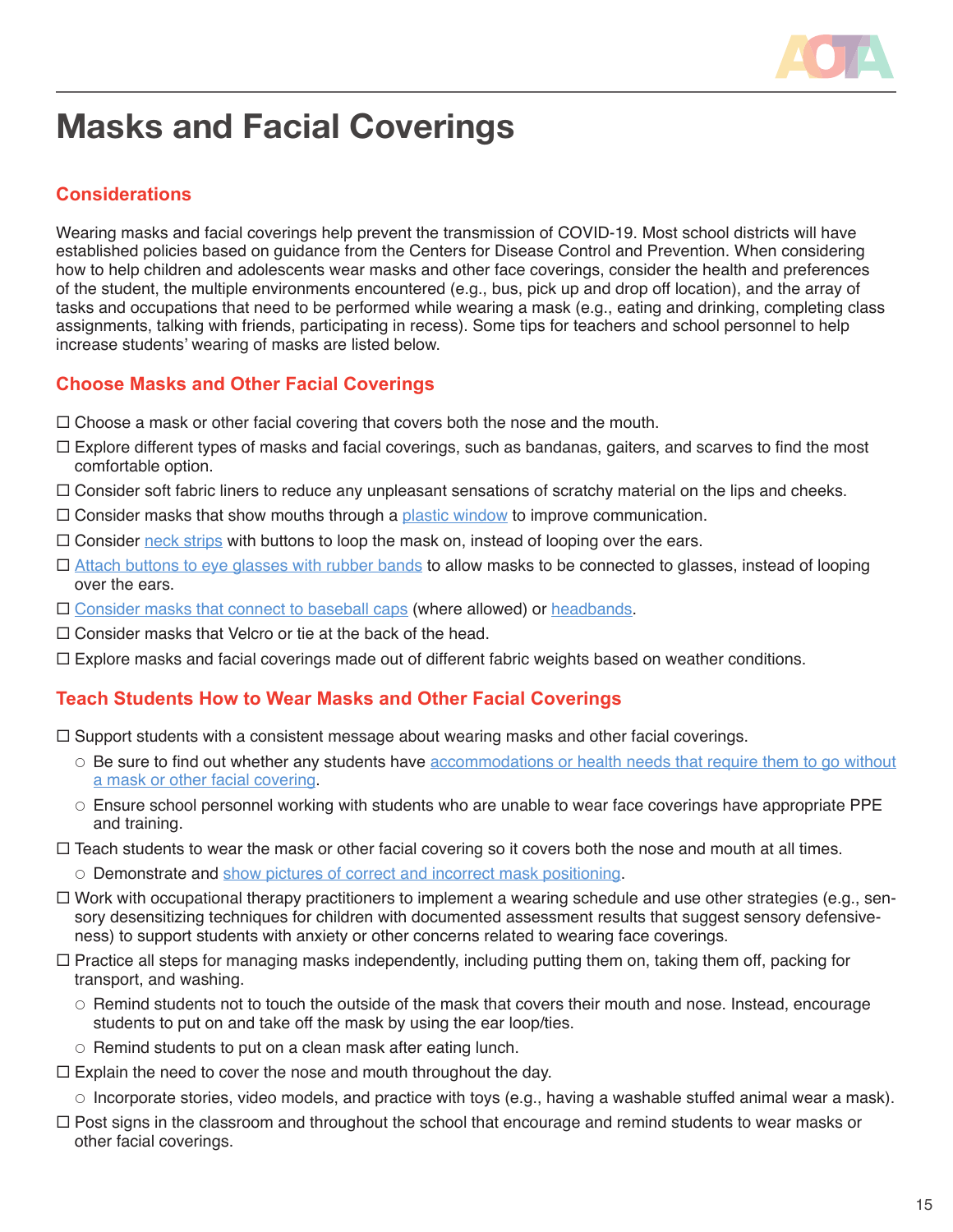

### **Teach Students to Care for Masks**

- Encourage students to take off masks at designated times by using the loops or the ties and avoiding the portion of the mask that covers the face to prevent the spread of germs.
- $\Box$  Encourage students to wear a fresh mask or facial covering to school each day.
- $\Box$  Encourage students to place soiled masks in sealable plastic bags for transport back home.
- $\square$  Encourage families to [regularly launder masks](https://newsnetwork.mayoclinic.org/discussion/tips-on-how-to-wear-and-care-for-your-cloth-mask/).

- □ [Use of Cloth Face Coverings to Help Slow the Spread of COVID-19](https://www.cdc.gov/coronavirus/2019-ncov/prevent-getting-sick/diy-cloth-face-coverings.html)
- [World Health Organization video: How to Wear a Fabric Mask](https://www.youtube.com/watch?v=ciUniZGD4tY)
- [Photos to remind students how to wear masks from Home Run Remington](https://www.facebook.com/homerunremington/photos/a.1802580596650347/2718899651685099/?type=3)
- [Autism Services, Education, Resources, and Training Collaborative \(ASERT\)'s Wearing a Mask Social Story](https://paautism.org/resource/wearing-mask-social-story/)  [\(available in English, Chinese, Russian, Spanish, Arabic, and Burmese\)](https://paautism.org/resource/wearing-mask-social-story/)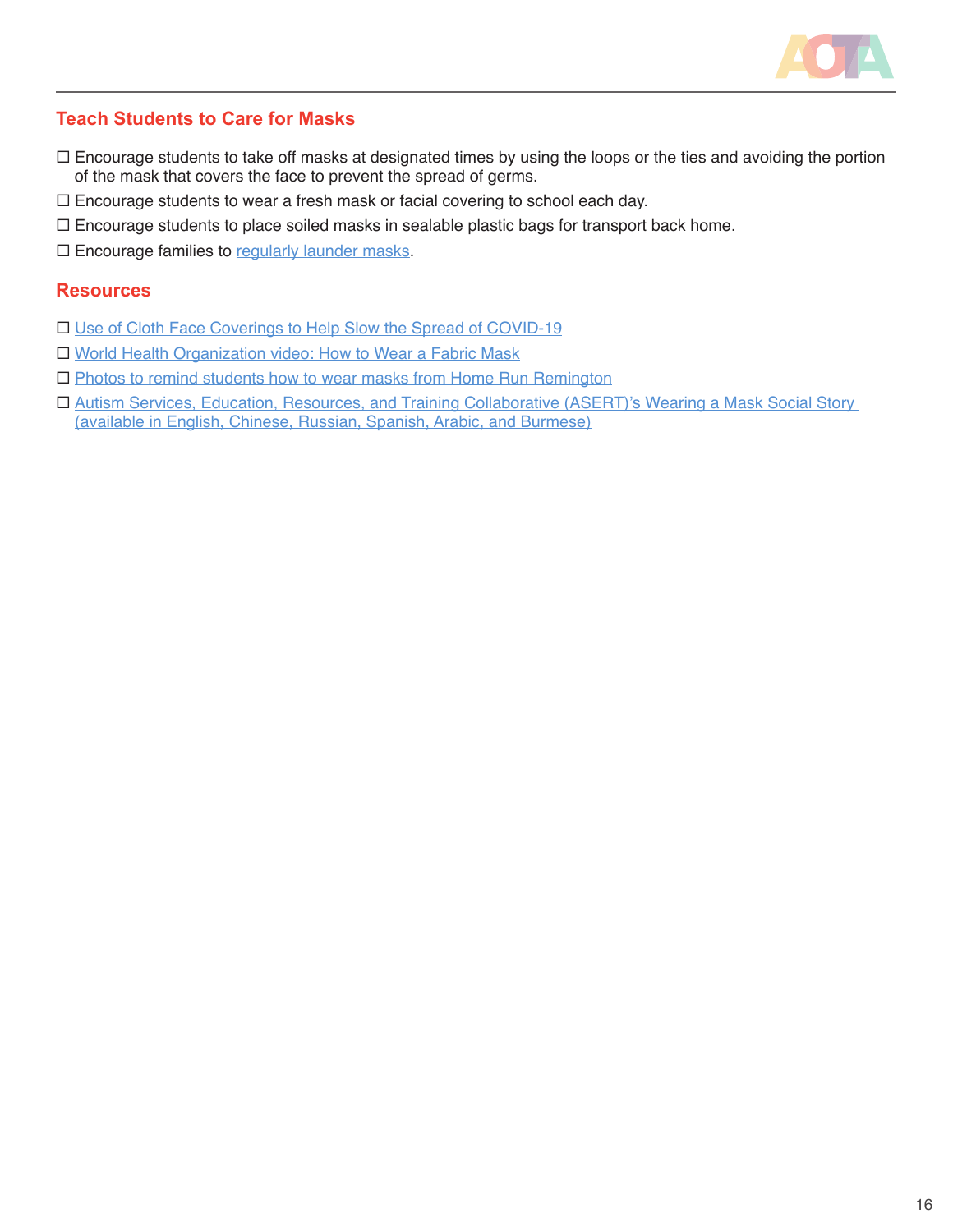

# **Mental/Behavior Health and Well-Being**

# **Considerations**

Returning to the classroom following the COVID-19 quarantine requires attention that differs vastly from past considerations for teachers, school staff, and parents. Altered or eliminated required activities and tasks can lead to changes in mental and behavioral health. When determining how to provide the best support, consider contextual factors related to the environment (e.g., systems, policies, attitudes, barriers, and supports). Moreover, extended isolation, fear, and anxiety about possible exposure to COVID-19 influences student success and has significant mental health implications on adults and students alike. It is also vital to acknowledge the impact of new, inconsistent, or ineffective routines. This can affect the behavior, social participation, and well-being of everyone (e.g., students, educators, family members). In addition, witnessing recent events surrounding racial injustices further amplifies the impact of changes related to COVID-19. Below are some tips for school personnel and families to consider when supporting the mental and behavioral health and well-being of the school community.

# **District and School-Wide Initiatives**

- Address behavioral management policies and procedures to limit distress, traumatization, or re-traumatization (e.g., support staff reinforcing rules for social distancing, concerned parents redirecting students, staff using appropriate strategies for children displaying aggression or challenges with emotional regulation).
- $\Box$  Incorporate training on approaches to meet the needs of students in various grade levels such as [trauma](https://www.aota.org/~/media/Corporate/Files/Publications/CE-Articles/CE-Article-May-2019-Trauma)[informed care](https://www.aota.org/~/media/Corporate/Files/Publications/CE-Articles/CE-Article-May-2019-Trauma), self-regulation, mindfulness, and [social emotional learning.](https://www.aota.org/~/media/Corporate/Files/Practice/Children/SchoolMHToolkit/Social-and-Emotional-Learning-Info-Sheet.pdf)
- $\Box$  Identify safe spaces and times for students to take breaks and discuss the emotional impact of recent events.
- Allow opportunities for educators, administrators, and staff to address their personal concerns about returning to the school setting and for daily debriefing for peer support.
- $\Box$  Provide parent training opportunities and support programs on behavioral health, mental health, and well-being.
- □ Implement [Positive Behavioral Interventions and Supports \(PBIS\)](https://www.pbis.org).
- $\Box$  Ensure social distancing and environmental modifications support [inclusion of children with disabilities.](https://www.aota.org/~/media/Corporate/Files/Practice/Children/Inclusion-of-Children-With-Disabilities-20150128.PDF)
- $\Box$  Utilize occupational therapy (OT) practitioners to assist in preventing behavioral challenges impeding learning and interaction to:
	- $\Box$  Promote a supportive environment meeting the sensory needs of the students (i.e., addressing classroom setup, designing sensory-friendly spaces and classrooms, providing virtual sensory-based activities during virtual or hybrid instruction).
	- Address behavioral challenges by training staff on self-regulation, mindfulness, [social emotional learning,](https://www.aota.org/~/media/Corporate/Files/Practice/Children/SchoolMHToolkit/Social-and-Emotional-Learning-Info-Sheet.pdf) and [sensory-based approaches](https://www.choosingwisely.org/clinician-lists/aota-sensory-based-interventions-for-children-without-assessment/) for students with documented assessment results of difficulties related to processing or integrating sensory information to facilitate calming, focusing, and attending.
	- $\Box$  Utilize social stories to explain unfamiliar concepts (e.g., social distancing) and to address the emotional needs of younger students, and those with intellectual and developmental disabilities.
	- Make contact with students on a one-to-one basis and in small groups to promote resilience and self-advocacy.
	- □ Provide education to families, educators, and students on the impact of acute-stress and traumatic experiences [on brain development, learning, and behavior](https://developingchild.harvard.edu/wp-content/uploads/2005/05/Stress_Disrupts_Architecture_Developing_Brain-1.pdf).

#### **Identify Students At Risk**

 $\Box$  Acknowledge students' unique exposure to acute stress and adverse and traumatic events:

- □ [Grief and loss](https://www.aota.org/~/media/Corporate/Files/Practice/Children/SchoolMHToolkit/Grief%20and%20Loss%20Final.PDF) secondary to family member(s) being diagnosed, quarantined, or dying due to COVID-19
- $\Box$  Distress due to having parents on the front line (e.g., health care workers, grocery store clerks)
- $\Box$  Fear regarding [discrimination and stigma](https://www2.ed.gov/about/offices/list/ocr/docs/ocr-coronavirus-fact-sheet.pdf) secondary to being:
	- $\Box$  A Black student impacted by protests against racial injustices and the increased likelihood of contracting COVID-19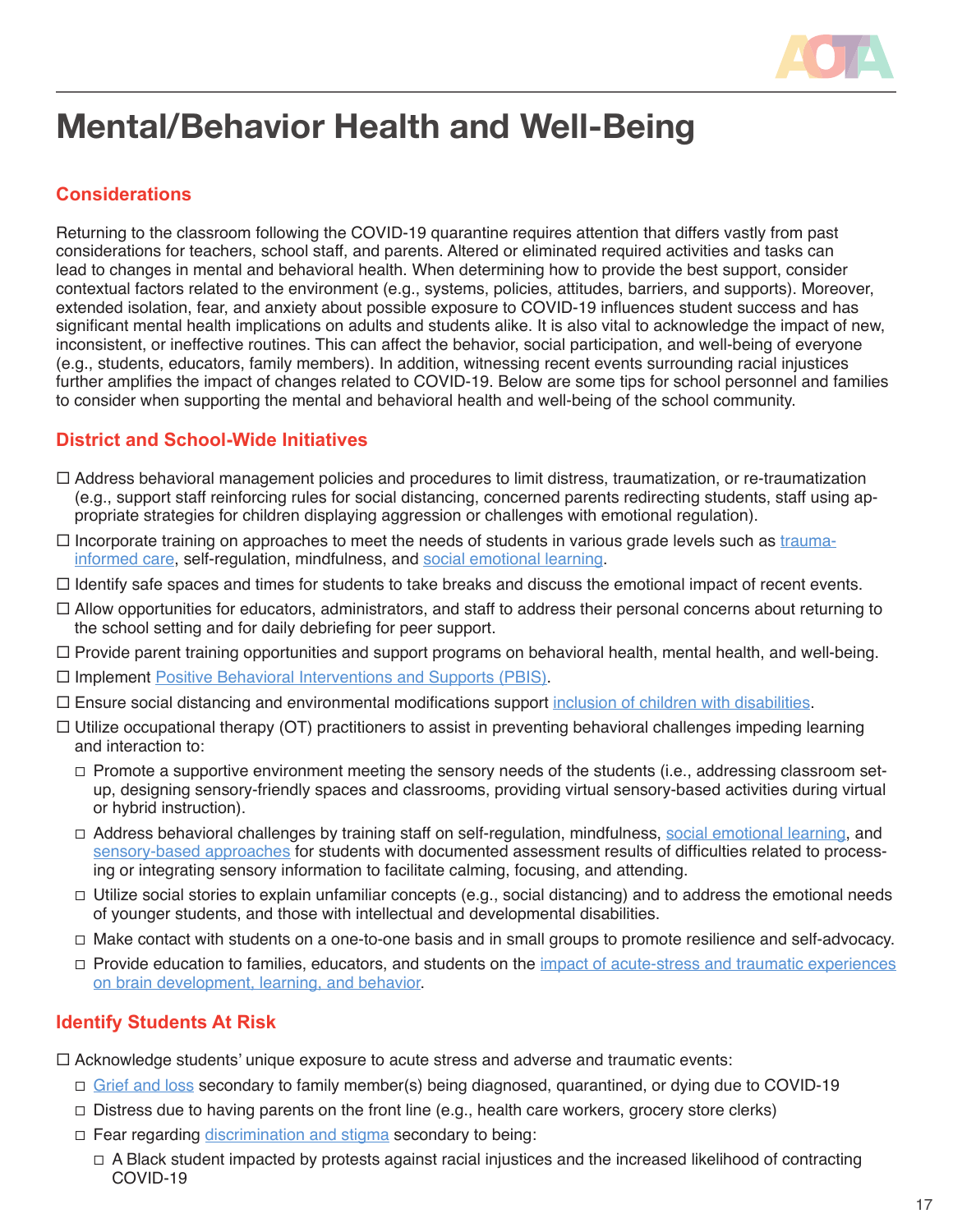

- An Asian American and Pacific Islander student due to stigma of being linked to the origin of COVID-19
- $\Box$  A history of bullying or being bullied, or being a bystander to bullying
	- $\Box$  Students at [risk](https://www.aota.org/~/media/Corporate/Files/Practice/Children/SchoolMHToolkit/BullyingPreventionInfoSheet.pdf) for being bullied include those with physical and/or developmental disabilities, behavioral challenges, and emotional/mental health diagnoses; coming from low socioeconomic backgrounds; identifying as a member or being suspected of being a member of the LGBTQIA+ community; being socially immature; and/or requiring additional social and emotional support
- Starting at a new school (i.e., relocated, moving between grades, transitioning from junior high to high school)

 $\Box$  Become aware of and acknowledge the [risk factors and early signs of mental illness](https://www.aota.org/~/media/Corporate/Files/Publications/CE-Articles/CE-Article-March-2017.pd) such as internalizing behaviors (e.g., withdrawal, avoidance); externalizing behaviors (e.g., aggression); acute stress; or a history of depression, anxiety, or trauma.

#### **Create Supportive Environments**

 $\Box$  Promote positive mental health by creating a sense of  $\frac{\text{safety}}{\text{and} \text{security}}$ .

- $\Box$  Affirm positive and prosocial behaviors.
- $\Box$  Adopt equitable school discipline procedures. Enforce procedures consistently.
- □ [Foster kindness](https://everymomentcounts.org/view.php?nav_id=176).
- $\Box$  Reconsider the role of school security personnel beyond discipline.
- $\Box$  Follow a consistent schedule and notify students of changes and disruptions when possible.
- $\Box$  Facilitate social connectedness.
	- $\Box$  Encourage all school personnel to develop [safe and caring relationships](https://everymomentcounts.org/view.php?nav_id=168) with students.
	- $\Box$  Promote friendships by helping students identify others with common interests.
	- $\Box$  Communicate with family members regularly.
	- $\Box$  Use peer supports in the classroom and on the playground.
- $\Box$  Provide opportunities for students to experience mastery and agency.
	- $\Box$  Create a culture that celebrates inquiry and curiosity.
	- $\Box$  Encourage students to set goals.
	- $\Box$  Allow students to make choices about activities when possible throughout the day.
	- $\Box$  Teach students how to utilize resources (e.g., dictionaries, class notes, websites, books, peers) to address academic challenges.
	- □ [Encourage positive self-talk](https://everymomentcounts.org/view.php?nav_id=175).
	- $\Box$  Provide opportunities for students to identify and correct their mistakes.
- □ [Allow students to experience positive emotions each day](https://everymomentcounts.org/view.php?nav_id=170).
	- $\Box$  Allow all students to experience [recess](https://www.aota.org/~/media/Corporate/Files/Practice/Children/SchoolMHToolkit/Recess%20Promotion.pdf) adhering to social distancing guidelines.
	- $\Box$  Provide opportunities for students to [engage with peers during lunchtime,](https://www.aota.org/~/media/Corporate/Files/Practice/Children/Cafeteria-Mealtime-Info-Sheet.pdf) including virtually.
	- □ Routinely use [strategies that cultivate a sense of calm and reduce stress.](https://everymomentcounts.org/view.php?nav_id=170)
	- $\Box$  [Offer opportunities for students to move their bodies throughout the day](https://everymomentcounts.org/view.php?nav_id=172).

#### **Services for Students Displaying Mental Health and/or Behavioral Conditions**

- $\Box$  Develop processes for students, families, and educators to report concerns about individual students and threats to school safety.
- $\Box$  Improve access to school-based mental health services and providers (e.g., school social workers, counselors, psychologists, and occupational therapy practitioners) across school teams.
- $\Box$  Recognize the need for developing, or updating, an individual education plan (IEP) or 504 plan.
- $\Box$  Create plans in collaboration with students, parents, and teachers to educate students about their triggers and match them to the most effective and efficient coping strategies.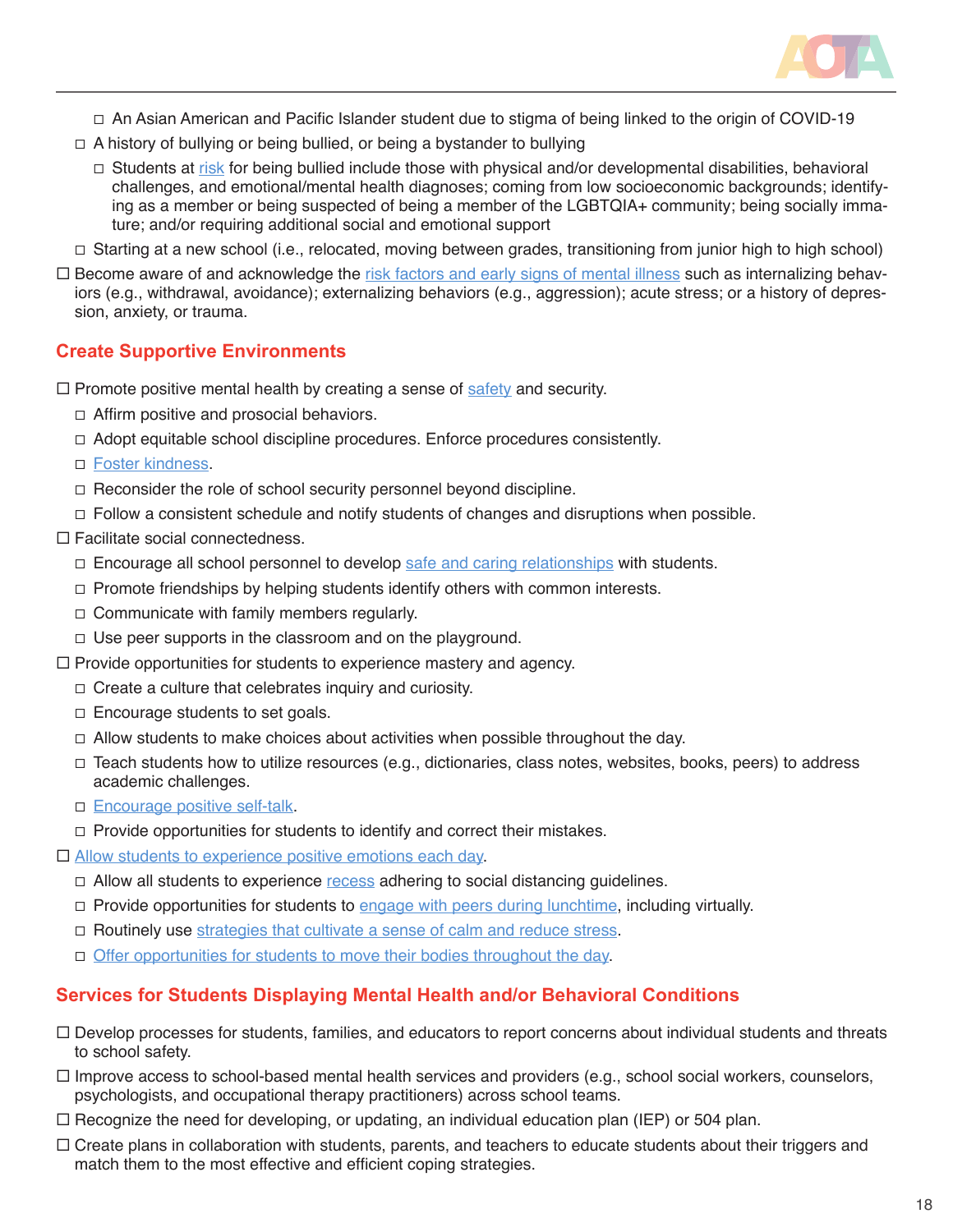

 $\square$  Support students' development of self-advocacy skills.

Collaborate with community agencies to develop [Wellness, Recovery, Action Plans \(WRAP\)](https://namiillinois.org/wellness-recovery-action-plan-wrap/).

#### **Resources**

□ American Occupational Therapy Association–School Mental Health Toolkit

□ National Association of School Psychologists - [A Framework for Safe and Successful Schools](https://www.naesp.org/sites/default/files/Framework%20for%20Safe%20and%20Successful%20School%20Environments_FINAL_0.pdf)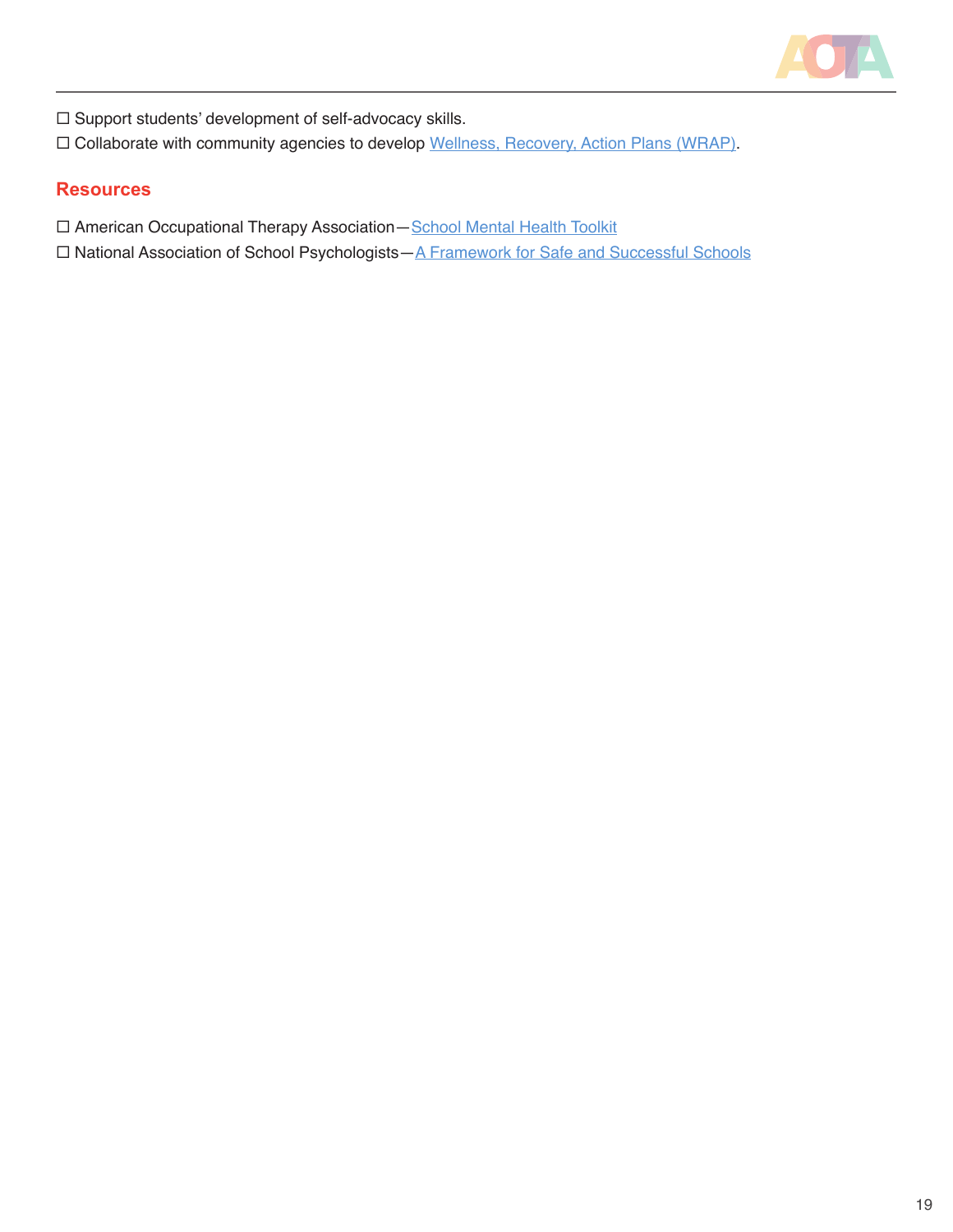

# **Supporting Students With Autism**

# **Considerations**

Children and youth with autism spectrum disorder (ASD) may struggle to adapt to changes in everyday life brought about by COVID-19. When determining how to help children and adolescents with ASD, consider the various persons involved (e.g., student, teacher, occupational therapy practitioner, counselor), the multiple environments encountered (e.g., classroom, gymnasium, therapy gym), and the array of tasks and occupations performed (e.g., learning, playing). Below are some tips for teachers and school staff to consider when working with students with ASD.

# **Understanding COVID-19**

- $\Box$  Use stories to explain the transmission of COVID-19 and to provide reassurance about personal health and safety.
- $\Box$  Provide visual supports, cue cards, stories, and videos to convey rules related to social distancing.
- $\square$  Use visual supports and timers during [handwashing](https://www.cdc.gov/handwashing/handwashing-family.html).
- $\Box$  Use visual timers, schedules, and calendars to explain and mark the passage of time (e.g., how many days before returning to school).
- $\Box$  Model and practice the use of personal protective equipment such as masks and other facial coverings.

# **Supporting Self-Regulation**

- $\Box$  Incorporate sensory strategies to proactively support self-regulation throughout the school day.
- [Collaborate with occupational therapy practitioners](https://www.aota.org/~/media/Corporate/Files/AboutOT/Professionals/WhatIsOT/CY/Fact-Sheets/FactSheet_SensoryIntegration.pdf) to develop in-class activities and resources to support self-regulation.
- $\Box$  Create a [self-management](https://www.unl.edu/asdnetwork/self-management-individuals-asd) plan (e.g., strategies to cope with emotions and exhibit school-appropriate behaviors) as appropriate.
- $\Box$  Encourage the expression of feelings and to self-advocate for needs.
- $\Box$  Provide opportunities to request and take breaks throughout the day.
- $\Box$  Incorporate physical activity, such as stretching and movement breaks, throughout the school day.
- $\Box$  Use apps to encourage self-monitoring.
- $\square$  Encourage consistent routines.

# **Promoting Mental Health**

- $\Box$  Provide opportunities to make choices.
- $\Box$  Prepare students to cope with unexpected disruptions in routine.
- $\Box$  Monitor changes in emotions and behaviors, and  $access$  mental health services if needed.
- $\square$  Encourage engagement in activities that promote happiness.

#### **Engaging in Distance Learning**

- $\Box$  Facilitate independent work by providing [structured work boxes.](https://www.easterseals.com/chicago/shared-components/document-library/autism-resources/i-strctured-work-systems.pdf)
- $\Box$  Use [visual schedules](https://www.easterseals.com/chicago/shared-components/document-library/autism-resources/s-visual-schedules.pdf) and pictures to offer choices for break activities.
- $\Box$  Identify [activity choices](https://qrcgcustomers.s3-eu-west-1.amazonaws.com/account4876975/6552095_2.pdf?0.11589340381807767) to address academics, life skills, and leisure pursuits.
- $\Box$  Use structured systems to encourage engagement in learning activities, such as [first–then boards](https://childrensautism.ca/wp-content/uploads/2018/04/first-then.pdf) and checklists.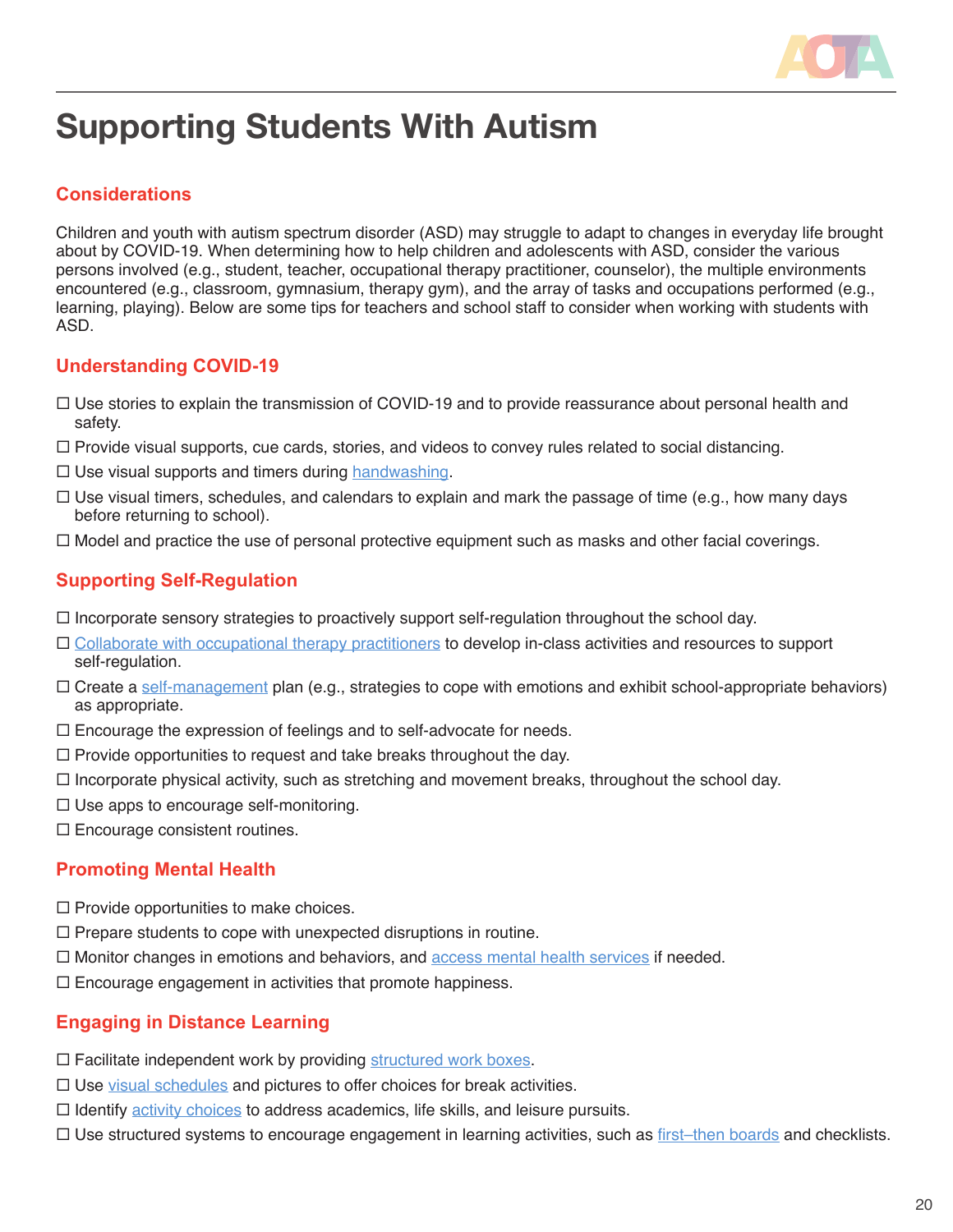

# **Facilitating Social Participation**

- $\square$  Support [social and emotional learning.](https://www.aota.org/~/media/Corporate/Files/Practice/Children/SchoolMHToolkit/Social-and-Emotional-Learning-Info-Sheet.pdf)
	- $\circ$  Use apps and video chat tools to facilitate connections between students when socially distanced.
- $\Box$  Encourage classmates to use text and instant messaging tools to ask one another for assistance with assignments.
- $\Box$  Encourage families to schedule virtual meeting times for students when school is not in session.

#### **General Resources**

- $\Box$  American Occupational Therapy Association[—Strategies for Students with Autism](https://www.aota.org/-/media/Corporate/Files/AboutOT/Professionals/WhatIsOT/CY/ASD-Tips-for-Educators-Successful-Participation-at-School.pdf) (PDF)
- American Occupational Therapy Association[—Students with Disabilities in Post-Secondary Settings: How Occu](https://www.aota.org/~/media/Corporate/Files/AboutOT/Professionals/WhatIsOT/CY/Fact-Sheets/Postsecondary-Education.pdf)[pational Therapy Can Help](https://www.aota.org/~/media/Corporate/Files/AboutOT/Professionals/WhatIsOT/CY/Fact-Sheets/Postsecondary-Education.pdf) (PDF)
- [UNC Frank Porter Graham Child Development Institute Autism Team—Supporting Individuals With Autism](https://drive.google.com/file/d/1H1BVlBbz4PUv9ZSZcjAGpOOows_SFmSi/view)  [through Uncertain Times](https://drive.google.com/file/d/1H1BVlBbz4PUv9ZSZcjAGpOOows_SFmSi/view)
- □ [Bridging Apps,](https://www.bridgingapps.org) a program of Easter Seals Greater Houston, provides resources, education, and information on apps and mobile devices

#### **Social Stories Resources**

- Autism Services, Education, Resources, and Training Collaborative (ASERT)—[Social Distancing Social Story](https://paautism.org/resource/social-distancing-social-story/) (available in English, Chinese, Russian, Spanish, Arabic, and Burmese)
- □ Autism Services, Education, Resources, and Training Collaborative (ASERT)–[Wearing a Mask Social Story](https://paautism.org/resource/wearing-mask-social-story/) (available in English, Chinese, Russian, Spanish, Arabic, and Burmese)
- □ Easter Seals Illinois Autism Partnership[—Coronavirus Story for Younger Children](https://l.ead.me/bbPKG6) (PDF)
- □ Easter Seals Illinois Autism Partnership–Coronavirus Story of High School Children and Young Adults (PDF)
- Easter Seals Illinois Autism Partnership[—Social Distancing Story for Younger Children](https://l.ead.me/bbTQWl) (PDF)
- Easter Seals Illinois Autism Partnership[—Social Distancing Story for High School Children and Young Adults](https://l.ead.me/bbTQxC) (PDF)

#### **Video Resources**

□ Munson Health Care–[Videos Explaining Social Distancing to Kids](https://www.munsonhealthcare.org/blog/explaining-social-distancing-to-kids) (includes videos for different age groups)

#### **Resources for Developing Routines**

- □ American Occupational Therapy Association[—Mealtime Routines for Children](https://www.aota.org/~/media/Corporate/Files/AboutOT/consumers/Youth/Establishing-Mealtime-Routines-for-Children-Tip-Sheet.pdf) (PDF)
- $\Box$  American Occupational Therapy Association Bath Time Routines for Children (PDF)
- $\Box$  American Occupational Therapy Association[—Bedtime Routines for Children](https://www.aota.org/~/media/Corporate/Files/AboutOT/consumers/Youth/BedroomRoutineTipSheet.pdf) (PDF)
- American Occupational Therapy Association[—Morning Routines for Children](https://www.aota.org/~/media/Corporate/Files/AboutOT/consumers/Youth/Morning%20Routine%20Tip%20Sheet.pdf) (PDF)
- $\Box$  Nebraska Autism Spectrum Disorders Network—[Rules and Routines](https://www.unl.edu/asdnetwork/virtual-strategies/rules-and-routines)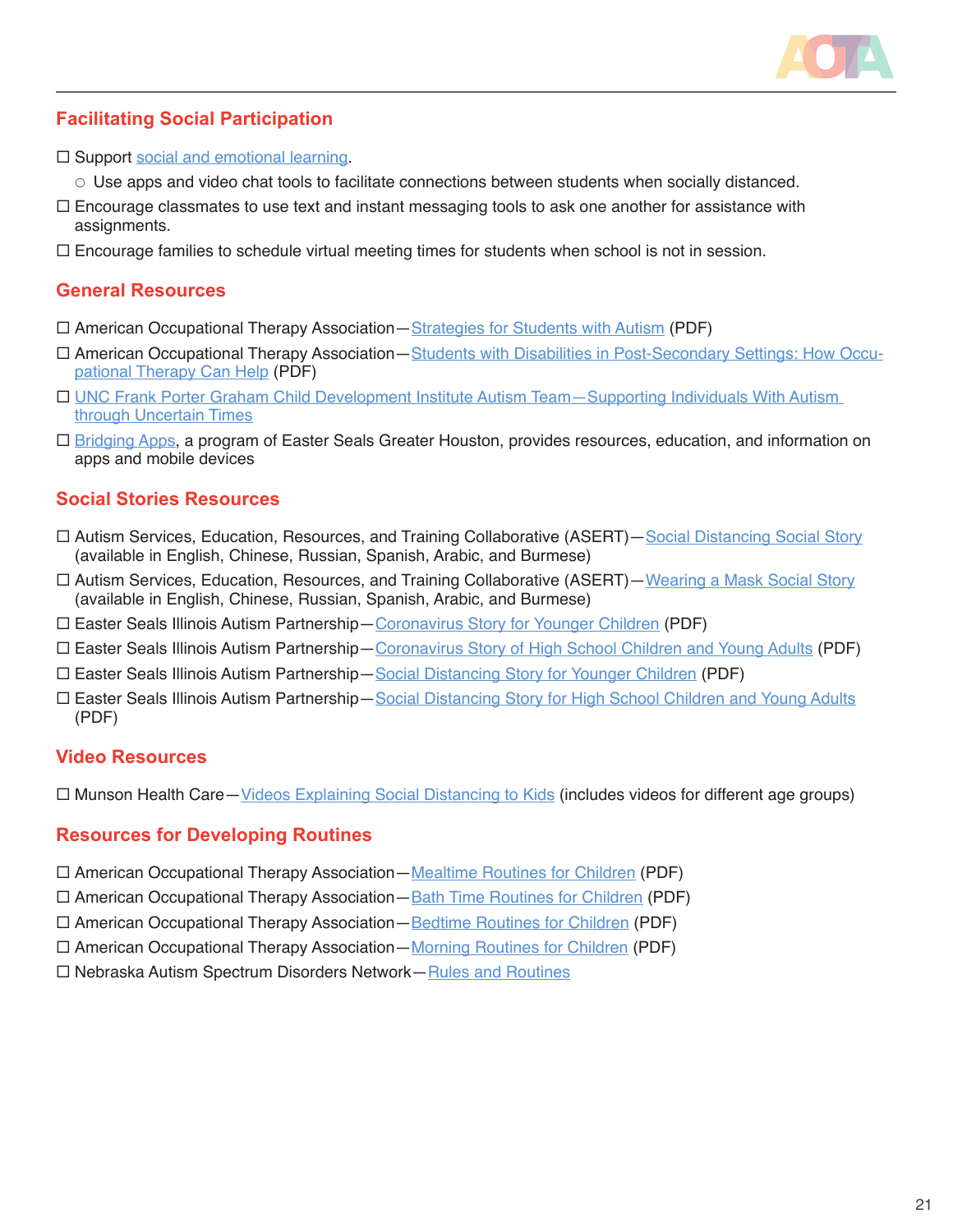

# **Tips for Families: Helping Children and Adolescents Transition Back to School**

# **Considerations**

Families play an important role in helping children and adolescents understand how COVID-19 is transmitted and the precautions they can take to reduce the spread of the virus. When determining how to help children and adolescents transition, consider the various persons involved (e.g., student, teacher, paraprofessional), the multiple environments encountered (e.g., classroom, gymnasium), and the array of tasks and occupations performed (e.g., learning, playing). Below are some tips for families when helping children and adolescents transition back to school.

#### **Talk About COVID-19**

- □ Provide [truthful and accurate information about COVID-19](https://www.cdc.gov/coronavirus/2019-ncov/daily-life-coping/share-facts.html) that is at the child or adolescent's developmental level.
- $\Box$  Invite questions and recognize opportunities to discuss worries and concerns.
- $\Box$  Help children and adolescents feel a sense of control by exploring habits they can use to prevent the spread of [COVID-19](https://www.cdc.gov/coronavirus/2019-ncov/prevent-getting-sick/prevention.html), like wearing a mask and washing hands regularly.
- $\square$  Share mood boosting [strategies](https://www.healthychildren.org/English/health-issues/conditions/COVID-19/Pages/Mood-Boosting-Tips-for-Families-COVID-19.aspx) that you use to help keep yourself safe and calm.
- $\Box$  Explain how [some people need to take extra precautions](https://www.cdc.gov/coronavirus/2019-ncov/need-extra-precautions/people-at-increased-risk.html?CDC_AA_refVal=https%3A%2F%2Fwww.cdc.gov%2Fcoronavirus%2F2019-ncov%2Fneed-extra-precautions%2Fpeople-at-higher-risk.html) to reduce their risk of contracting COVID-19.
- $\Box$  Discuss the roles and responsibilities of school personnel in helping to make sure that children and adolescents are safe at school.

# **Practice Healthy Habits and Routines at Home and in the Community**

- $\Box$  Cover coughs and sneezes with a tissue or with an elbow.
- $\Box$  [Follow good hand hygiene routines,](https://www.cdc.gov/coronavirus/2019-ncov/hcp/hand-hygiene.html) like washing hands with soap and water before eating, after going to the bathroom, and when you come home after being out.
	- $\circ$  Use hand sanitizer if hand washing isn't possible.
- If gatherings are allowed, avoid crowds and big groups (like parties, playdates, and get togethers) with people who are sick or have recently tested positive for COVID-19.
- $\Box$  Follow social distancing quidelines when out in the community.

#### **Develop New Habits and Routines for Returning to School**

- $\square$  [Practice wearing masks or other facial coverings](https://www.cdc.gov/coronavirus/2019-ncov/prevent-getting-sick/how-to-wear-cloth-face-coverings.html) for extended periods during different activities (e.g., reading, engaging in social media, talking with family members) and in different environments (e.g., insidebuildings, while outside).
- $\Box$  Teach children to treat masks and other facial coverings with the same care they would use for prescription eyeglasses (e.g., do not play with masks or remove at inappropriate times).
- $\Box$  Send spare masks or other facial coverings and extra hygiene supplies (e.g., hand sanitizer, wipes) to school.
- $\Box$  Demonstrate how to [put on and take off masks and other facial coverings](https://www.cdc.gov/coronavirus/2019-ncov/downloads/hcp/fs-facemask-dos-donts.pdf) and how to store them when they are not in use.
- $\Box$  Ask children and adolescents how they are feeling on a daily basis and monitor for symptoms related to [COVID-19](https://www.cdc.gov/coronavirus/2019-ncov/symptoms-testing/symptoms.html).
- $\Box$  Take daily temperatures if required by the school district.
- $\square$  [Develop a plan](https://www.cdc.gov/coronavirus/2019-ncov/if-you-are-sick/steps-when-sick.html) should someone in the family become ill with COVID-19.
- $\Box$  Become familiar with the school's policies and procedures for reporting illnesses, and add school numbers and email addresses to phone contacts.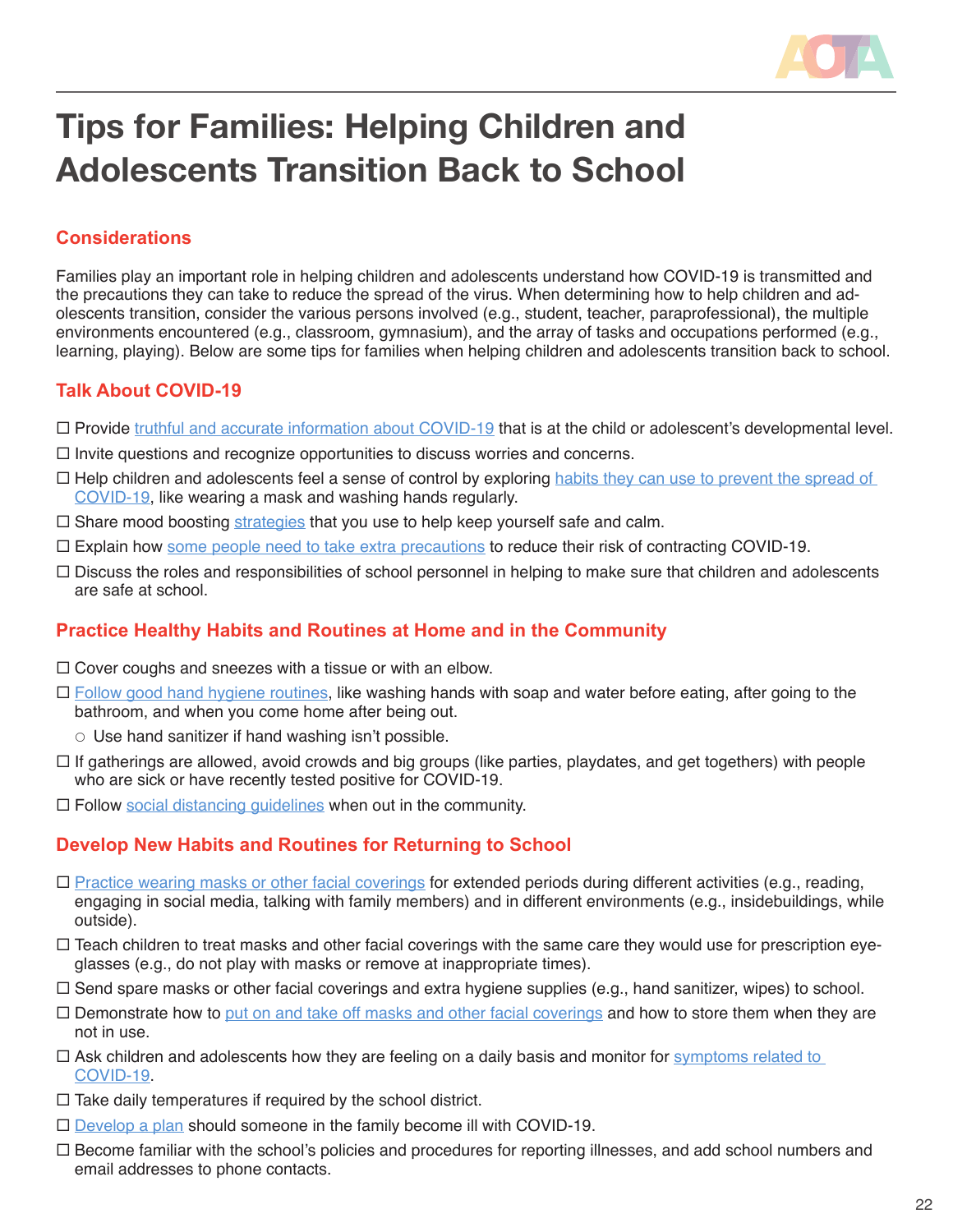

- Monitor school newsletters, emails, and websites for updates regarding schedule changes and school closures.
- $\Box$  Communicate with school personnel regarding the physical assistance needed for students disabilities (e.g., help using the bathroom or eating) and discuss the types of personal protective equipment and hygiene practices that will be used during such times.

#### **Prepare for E-Learning/Distance Learning Days**

- $\Box$  Develop a plan for childcare or adolescent supervision on e-learning/distance learning days.
- $\square$  Establish [regular times for waking up and going to sleep](https://www.aota.org/~/media/Corporate/Files/AboutOT/consumers/Youth/BedroomRoutineTipSheet).
- $\Box$  Develop an easy-to-follow [daily schedule](https://www.easterseals.com/chicago/shared-components/document-library/autism-resources/s-universal-routine-builder.pdf) that includes periods for school work and for breaks.
	- $\circ$  Set a consistent start time and end time.
	- $\circ$  Identify and prioritize key assignments that need to be completed.
- $\square$  [Set up work space](https://www.aota.org/~/media/Corporate/Files/Practice/Manage/Home-Office-Ergonomics-Tips.pdf) for e-learning/distance learning.
- $\Box$  Use timers to help with focus and staying on-task.
- $\Box$  Provide opportunities for children and adolescents to move their bodies throughout the day.
- $\Box$  Help children and adolescents stay connected with friends through online classroom breakout groups, messaging, and video chats.
- $\Box$  Recognize that boredom may occur, and encourage children and adolescents to engage in a variety of different types of leisure activities (e.g., games, puzzles, cooking, or crafting).

#### **General Resources**

- [American Occupational Therapy Association-Resource Guide for Families During COVID-19](https://www.aota.org/~/media/Corporate/Files/Practice/Health/COVID-Resource-Guide-Families-Pediatric.pdf) (PDF)
- [American Occupational Therapy Association—4 Tips for Families During COVID-19](https://www.aota.org/Publications-News/ForTheMedia/PressReleases/2020/042920-Tips-For-Families-COVID19.aspx)
- [Centers for Disease Control and Prevention's Checklist for Parents](https://www.cdc.gov/coronavirus/2019-ncov/if-you-are-sick/steps-when-sick.html)
- □ [Healthychildren.org 2019 Novel Coronavirus \(COVID-19\)](https://www.healthychildren.org/English/health-issues/conditions/COVID-19/Pages/2019-Novel-Coronavirus.aspx)
- [National Child Traumatic Stress Network's Parent/Caregiver Guide to Helping Families Cope with COVID-19](https://www.nctsn.org/resources/parent-caregiver-guide-to-helping-families-cope-with-the-coronavirus-disease-2019)

#### **Resources for Talking About COVID-19 With Children and Adolescents**

- [Centers for Disease Control and Prevention's Talking with Children About COVID-19](https://www.cdc.gov/coronavirus/2019-ncov/daily-life-coping/talking-with-children.html)
- □ [CNN/Sesame Street Coronavirus Town Hall](https://www.cnn.com/2020/04/25/app-news-section/cnn-sesame-street-coronavirus-town-hall-april-25-2020-app/index.html)
- □ [Mayo Clinic's How to Talk to Your Kids About COVID-19](https://www.mayoclinic.org/diseases-conditions/coronavirus/in-depth/kids-covid-19/art-20482508)
- [National Public Radio's Just for Kids: A Comic Exploring the New Coronavirus](https://www.npr.org/sections/goatsandsoda/2020/02/28/809580453/just-for-kids-a-comic-exploring-the-new-coronavirus)
- $\Box$  [New York Times Talking to Teens and Tweens about Coronavirus](https://www.nytimes.com/2020/03/02/well/family/coronavirus-teenagers-anxiety.html)

#### **Resources for Healthy Habits and Routines**

- American Occupational Therapy Association's Establishing Bedtime Routines (in [English](https://www.aota.org/~/media/Corporate/Files/AboutOT/consumers/Youth/BedroomRoutineTipSheet.pdf) and [Spanish\)](https://www.aota.org/~/media/Corporate/Files/AboutOT/consumers/Youth/BedtimeTipSheetSpanish) (PDF)
- [American Occupational Therapy Association's Establishing Morning Routines for Children](https://www.aota.org/~/media/Corporate/Files/AboutOT/consumers/Youth/Morning%20Routine%20Tip%20Sheet.pdf) (PDF)
- [American Occupational Therapy Association's Tips for Homework Success](https://www.aota.org/About-Occupational-Therapy/Patients-Clients/ChildrenAndYouth/Homework-Success.aspx) (PDF)
- [Centers for Disease Control and Prevention's Cover Your Coughs and Sneezes video](https://www.youtube.com/watch?v=mQINuSTP1jI)
- [Centers for Disease Control and Prevention's Guidance for Social Distancing](https://www.cdc.gov/coronavirus/2019-ncov/prevent-getting-sick/social-distancing.html)
- [Centers for Disease Control and Prevention's Wash Your Hands video](https://www.youtube.com/watch?v=qJG72sycQB8)
- □ [Cincinnati Children's Hospital video About Social Distancing](https://www.youtube.com/watch?v=KXUT62G-IcU)
- □ [WCVB Channel 5 Boston's How to Get a Child to Wear a Mask](https://www.youtube.com/watch?v=DvIxA6OF7hE)
- □ [We Wear Masks: A Social Story About Wearing Masks](https://www.youtube.com/watch?v=lnP-uMn6q_U)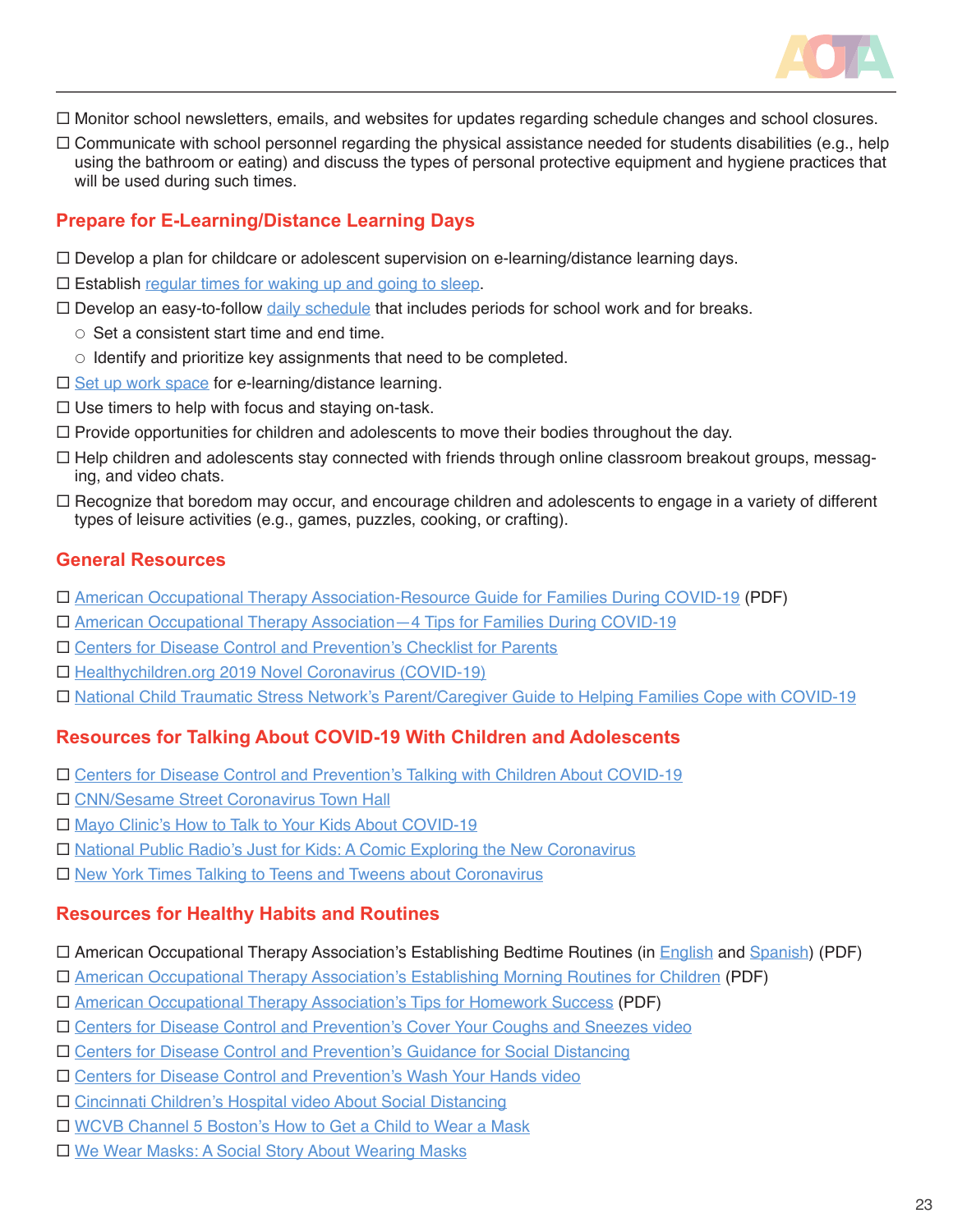

# **Tips for Teachers: Helping Children and Adolescents Transition Back to School**

# **Considerations**

Teachers play an important role in helping children and adolescents transition back to school by creating a safe and supportive classroom community. When deciding how to help children and adolescents transition, consider the various persons involved (e.g., student, teacher, paraprofessional); whether learning will take place at school, at home, or in both locations; and the array of tasks and activities performed (e.g., learning, playing). Below are some tips for teachers when helping children and adolescents transition back to school.

# **Create a Partnership Pledge**

- $\Box$  Explain to students that a pledge is a promise that everyone in the classroom community will make to keep each other safe.
- $\Box$  Ask students their opinions about what teachers and students could do to keep each other safe.
- $\Box$  Provide examples if students have difficulty generating ideas.
- $\Box$  Summarize the ideas and lead students to consensus about what elements should be included in the pledge.
- $\Box$  Create a poster with students to display in the physical classroom and on the virtual classroom homepage.
- $\square$  Share the partnership pledge with students' families.

### **Consider Safe Ways to Promote In-Person Learning and Organized Activities**

- $\Box$  Consider the likelihood (probability) of increased disease transmission and the impact (consequences) of decisions related to in-person learning and organized activities.
- $\Box$  Discuss the American Academy of Pediatrics guidance related to the [benefits of in-person learning](https://services.aap.org/en/pages/2019-novel-coronavirus-covid-19-infections/clinical-guidance/covid-19-planning-considerations-return-to-in-person-education-in-schools/) with teachers, administrators, and paraprofessionals.
- Review [considerations for in-person services](https://www.aota.org/~/media/Corporate/Files/Practice/Health/COVID-Decision-Guide-School-Based-Early-Intervention.pdf) and [decision guides related to reopening services for children](https://www.aota.org/~/media/Corporate/Files/Practice/Health/Decision-Guide-Phased-Reopening-COVID19-Pandemic.pdf) with the occupational therapy practitioner and educational team.
- $\Box$  Assess the risk of conducting in-person learning and organized activities (e.g., projects, clubs, sports) with a [three-dimensional risk assessment](https://www.centerforhealthsecurity.org/our-work/pubs_archive/pubs-pdfs/2020/200417-reopening-guidance-governors.pdf), which includes contact intensity, number of contacts, and modification potential.
	- $\circ$  Contact intensity: rated (low, medium, high) according to student and staff contact type (i.e., close to distant) and duration (i.e., brief to prolonged)
	- $\circ$  Number of contacts: rated (low, medium, high) according to the number of people in an area at the same time
	- $\circ$  Modification potential: ability to mitigate risks with safety precautions (see [Hierarchy of Controls\)](https://www.cdc.gov/niosh/topics/hierarchy/default.html) such removing the hazard (e.g., social distancing), isolating students and staff from the hazard (e.g., Plexiglass, reconfiguring space), changing the task (e.g., modifying the activity, [cleaning](https://www.cdc.gov/coronavirus/2019-ncov/community/reopen-guidance.html), handwashing), and using personal protective equipment (PPE) (e.g., face coverings)

#### **Example: Risk Assessment to Guide Decision Making Related to In-Person Extracurricular Activities (e.g., clubs, sports)**

| Service Area          | <b>Contact Intensity</b>  | <b>Number of Contacts</b> | <b>Modification Potential</b> |
|-----------------------|---------------------------|---------------------------|-------------------------------|
| <b>Wrestling Club</b> | High, due to close        | Low, due to small number  | Low, due to inability to      |
|                       | proximity of athletes and | of athletes and staff in  | socially distance, isolate    |
|                       | 3-hour timeframe          | large gym                 | the hazard, and use PPE       |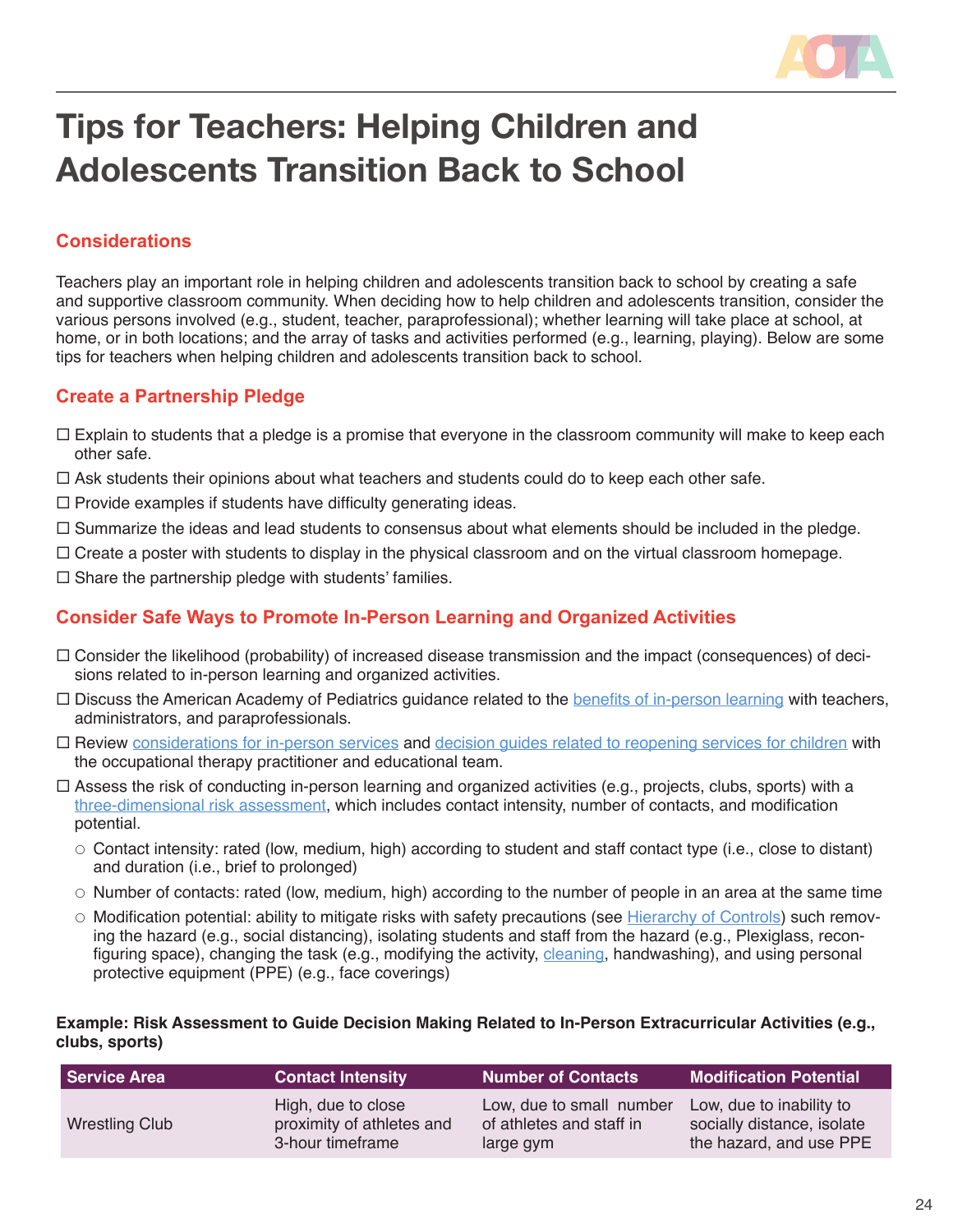

| <b>Service Area</b> | <b>Contact Intensity</b>                                                   | <b>Number of Contacts</b>                                                 | <b>Modification Potential</b>                                                                                                     |
|---------------------|----------------------------------------------------------------------------|---------------------------------------------------------------------------|-----------------------------------------------------------------------------------------------------------------------------------|
| Debate Club         | Low, due to ability to<br>socially distance during a<br>1-hour timeframe   | Medium, due to moderate<br>number of participants in<br>classroom setting | High, due to ability<br>to social distance,<br>reconfigure space,<br>increase cleaning/<br>handwashing, and use<br>face coverings |
| Greenhouse Club     | Low, due to ability to<br>socially distance during a<br>1.5-hour timeframe | Low, due small number<br>of participants in large<br>outdoor setting      | High, due to ability<br>to social distance,<br>reconfigure space,<br>increase cleaning/<br>handwashing, and use<br>face coverings |

In the example above, school staff decided that only the Debate and Greenhouse clubs would meet in person, as long as current federal and state guidelines allowed, secondary to risk and mitigation potential.

#### **Create a Supportive Community for Learning**

- $\Box$  Provide opportunities for pairs of students to share thoughts and ideas for a few minutes at a time about what they are learning (i.e., [think-pair-share](http://www.adlit.org/strategies/23277/)).
- $\Box$  Encourage students to share stories about how lessons connect to their lives outside of school.
- $\Box$  Incorporate ["jigsaw" learning activities](https://itali.uq.edu.au/files/3077/Resources-teaching-methods-jigsawtechnique.pdf) that involve 3 to 4 students in breakout groups working together to teach each other concepts (e.g., each student reads a different portion of a chapter and then explains the content to their group members).
- $\Box$  Create time for socialization during virtual learning (e.g., allow students to ["show and tell"](http://teachersmag.com/posts/zoom-based-show-and-tell-activity-for-preschoolers/#:~:text=How%20to%20Do%20a%20Zoom,first%2C%20or%20make%20it%20random.) their pets and favorite belongings, talk about their interests).
- $\Box$  Provide students with opportunities to reflect on and share their perspectives about learning through journal activities and class discussions.

#### **Support Students**

- Listen to students' concerns about transitioning between different learning environments (e.g., school, home, online).
- $\Box$  Be honest about unknowns related to how the school year will progress, and provide updates to school plans as soon as feasible.
- $\Box$  Help [children](https://www.cdc.gov/coronavirus/2019-ncov/daily-life-coping/for-parents.html) and [teen and young adult](https://www.cdc.gov/coronavirus/2019-ncov/daily-life-coping/stress-coping/young-adults.html) students [cope with uncertainties](https://www.anxietycanada.com/sites/default/files/ToleratingUncertainty.pdf).
- $\Box$  Model effective coping and self-care strategies.
- $\Box$  Introduce students to [realistic thinking skills](https://www.anxietycanada.com/sites/default/files/RealisticThinking.pdf) and pay attention to unhelpful self-talk.
- $\square$  Teach students the necessary [steps to solve problems](https://www.anxietycanada.com/articles/how-to-solve-daily-life-problems/).

- □ Anxiety Canada [7 Tips for Educators Returning to School](https://www.anxietycanada.com/articles/7-tips-for-educators-returning-to-school-during-covid-19/)
- $\Box$  International Society for Technology in Education  $-3$  Ways to Make Remote Learning More Engaging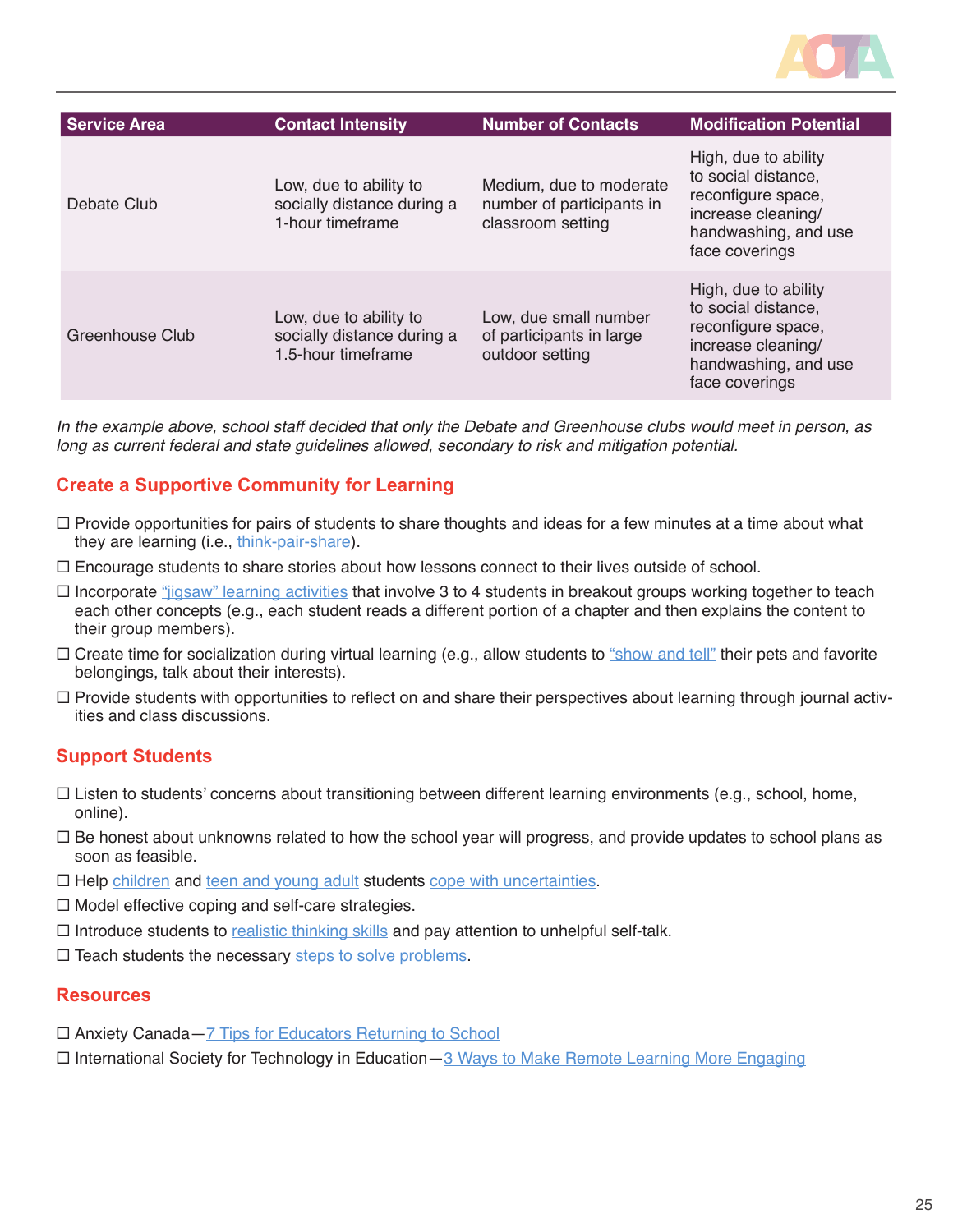

# **Transitions**

# **Considerations**

Returning to school after extended breaks is often stressful for children and adolescents. More attention may need to be given to transitioning back to school this year due to COVID-19, phased reopenings, and hybrid learning arrangements. Families play an important role in helping children and adolescents transition back to school. It is important to consider the individuals involved (e.g., student, teacher, paraprofessional), the multiple environments encountered (e.g., classroom, gymnasium; virtual environment) and the array of tasks and activities performed (e.g., learning, playing) when thinking about transitions. Below are some tips for families when helping children and adolescents transition back to school.

# **Student Supports**

- $\Box$  [Talk to students about fears, anxieties, and stressors related to starting a new school year.](https://www.aota.org/~/media/Corporate/Files/Practice/back-to-school/Mental-Health-Behavior-and-Well-being.pdf)
- $\Box$  Provide opportunities (e.g., virtual or in-person tours) for students to preview the school environment and their new school schedule.
- $\Box$  Plan introductory meetings to share information about students with teachers and related service providers.
- $\Box$  Work with school personnel to monitor and address concerns or changes in mental, physical, or behavioral health.
- [Collaborate with school personnel](https://hschealth.org/sites/default/files/partnering-with-schools-guide-english.pdf) to document changes in service needs in individualized education plans (IEPs) and 504 plans.
- $\Box$  Explore different [resources and technologies](https://www.ncsecs.org/press/new-website-offers-tips-for-teachers-about-virtual-special-education/) to provide special education services in the virtual environment.
- □ Explain school rules and classroom expectations using [social stories](https://www.easterseals.com/shared-components/document-library/back-to-school-social-story.pdf), videos, and other visual supports.
- $\Box$  Provide opportunities to meet classmates prior to the first day of school and throughout the year, either virtually or while following distancing guidelines.
- $\Box$  Check in with students at the end of each school day. Debrief, and address questions, concerns, and feelings related to returning to school.

# **Environmental Supports**

- $\Box$  Ensure the learning environment provides a sense of [safety and security](https://www.aota.org/~/media/Corporate/Files/Practice/back-to-school/Mental-Health-Behavior-and-Well-being.pdf).
- $\Box$  Offer [alternative seating options](https://www.aota.org/~/media/Corporate/Files/Practice/back-to-school/Classroom-Set-up.pdf) to meet students' specific needs and ease the transition back into the classroom or during virtual learning.
- $\Box$  Review and provide visual aides directing movement between school environments such as posting one-way signs, taping paths on the floor, and providing aides to monitor social distancing while standing in lines.
- $\Box$  Use [visual timers and countdown clocks](https://www.iidc.indiana.edu/irca/articles/transition-time-helping-individuals-on-the-autism-spectrum-move-successfully-from-one-activity-to-another) to help transition students from one activity to the next.
- □ Encourage participation in [virtual classroom environments](https://www.responsiveclassroom.org/maintaining-a-positive-community-remotely/) that promote student interaction and engagement.
- $\Box$  Create a [work area and a break area](https://www.ocali.org/project/resource_gallery_of_interventions/page/home_base) when engaged in distance learning at home.

# **Activity and Task Support**

- $\Box$  Develop [schedules](https://www.pbisworld.com/tier-2/individual-visual-schedules/) to support transitions from home to school each day or to virtual learning environments.
- $\Box$  Incorporate breaks and quiet moments (e.g., simply sitting still after awakening, meditation, mindfulness) into the time before starting activities and throughout the day.
- Consider [visual schedules and checklists](https://ed-psych.utah.edu/school-psych/_documents/grants/autism-training-grant/Visual-Schedules-Practical-Guide-for-Families.pdf) to guide the completion of activities for younger learners and those with intellectual disabilities.
- $\Box$  Utilize transitional objects (i.e., those that provide comfort and a sense of security) or representational objects (i.e., those that evoke the upcoming activity, such as a paint brush to indicate art class) during transitions to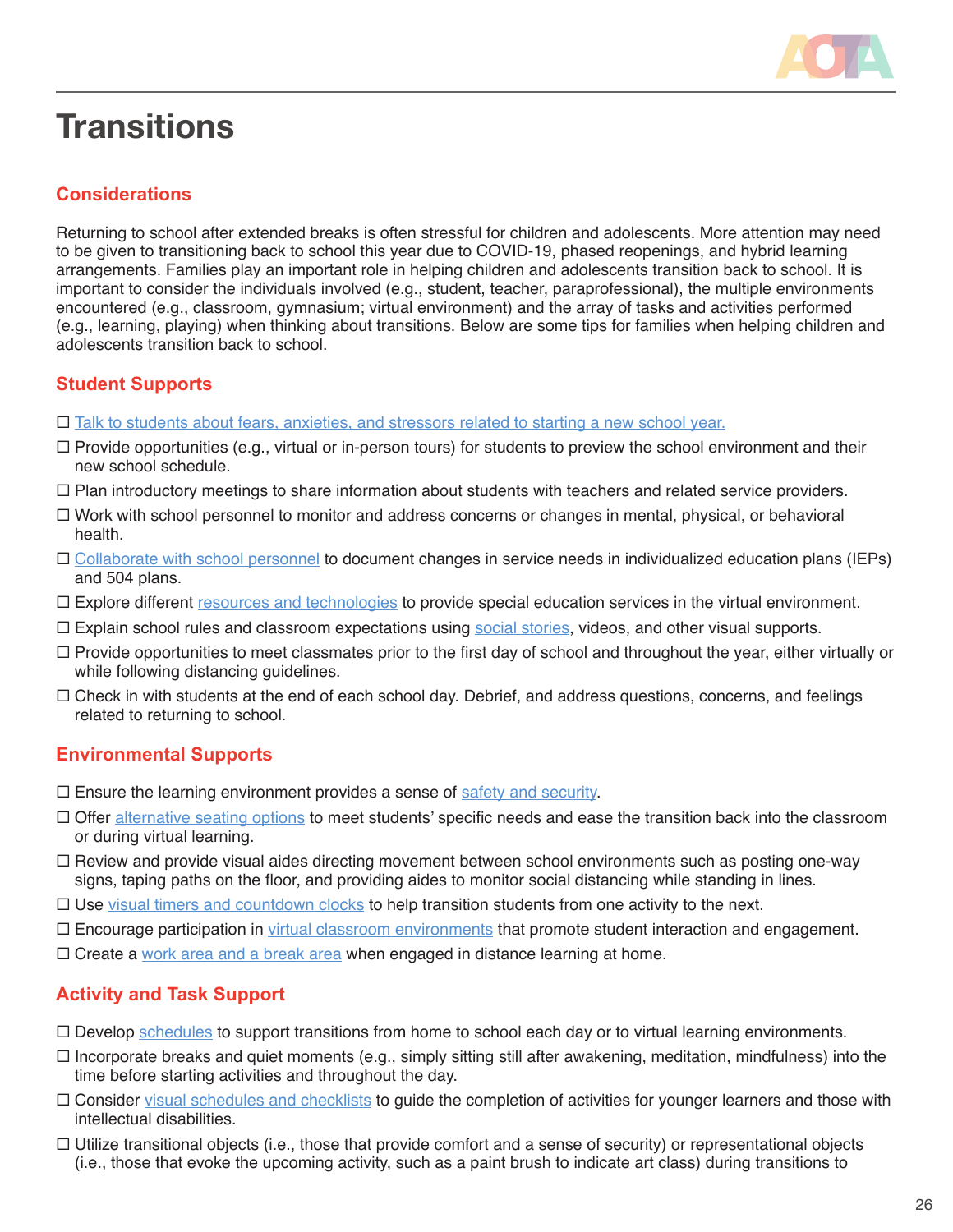

school or between classroom activities and school environments.

- $\Box$  Schedule meals, snacks, bathroom breaks, and downtime during virtual learning.
- $\Box$  Provide opportunities for peer interaction during lunchtime and [recess](https://everymomentcounts.org/view.php?nav_id=62) that support social distancing (e.g., mindful walks, [online games,](https://kahoot.com) virtual meetups).
- $\square$  Establish routines during distance learning that cue the [start and end of the school day.](https://www.iidc.indiana.edu/irca/articles/transition-time-helping-individuals-on-the-autism-spectrum-move-successfully-from-one-activity-to-another)

- AOTA[—Successful Participation at School: Strategies for Students with Autism Spectrum Disorders](https://www.aota.org/~/media/Corporate/Files/AboutOT/Professionals/WhatIsOT/CY/ASD-Tips-for-Educators-Successful-Participation-at-School.pdf)
- AOTA[—Transitions for Children and Youth: How Occupational Therapy Can Help](https://www.aota.org/~/media/Corporate/Files/AboutOT/Professionals/WhatIsOT/CY/Fact-Sheets/Transitions.pdf)
- □ Autism Focused Intervention Resources and Modules–Supporting Individuals With Autism Through Uncertain [Times](https://afirm.fpg.unc.edu/supporting-individuals-autism-through-uncertain-times) (includes translated materials in 10 different languages)
- □ Ohio Center for Autism and Low Incidence (OCALI) [Support for Families During the COVID-19 Crisis](https://www.ocali.org/project/resource_gallery_of_interventions/page/to-support-families-during-the-COVID-19-crisis?fbclid=IwAR1Z8x2DqfJTNKvIcHCBEePi6yUKRRDnOixXwhD1nYTMhWiCkK3g3s2B4mw)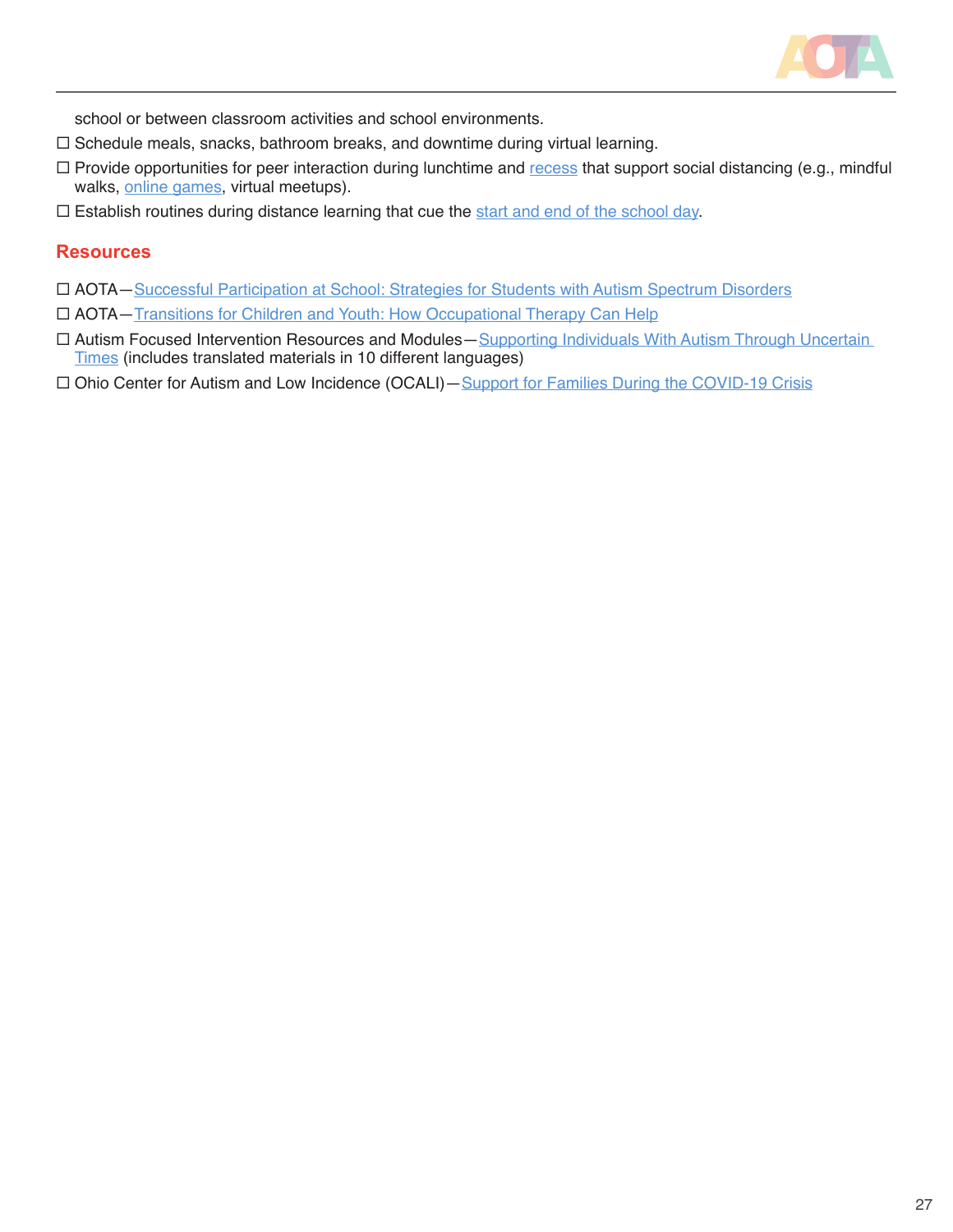

# **Transportation**

# **Considerations**

Transportation routines need to be modified to meet guidelines associated with minimizing the transmission of COVID-19. Many transportation providers will rely on students to adhere to social distancing and infection control policies and procedures established by school districts in accordance with the Centers for Disease Control and Prevention. When determining how to help children and adolescents safely use transportation, consider the various persons involved (e.g., student, bus driver, paraprofessional), the multiple environments encountered (e.g., bus, pick up and drop off locations), and the array of tasks and occupations performed (e.g., waiting in line, boarding and disembarking the bus). Below are some tips that teachers and other school staff may consider when addressing transportation routines.

#### **Modify or Change the Bus Environment**

- $\Box$  Install Plexiglas shield around the bus driver seat.
- $\Box$  Reduce the number of students on the bus by staggering schedules or making multiple trips.
- $\Box$  Assign bus seats.
- Mark seats with tape or visual markers so students know where to sit and where not to sit to maintain social distance.
- $\Box$  Seat students wearing masks or other facial coverings. Seat one student in each seat.
- $\Box$  Seat students who are unable to wear masks or other facial coverings one per seat.
- $\Box$  Alternate students in every other row, and by window and aisle seats.
- $\Box$  Seat siblings or students who reside in the same home together.
- $\Box$  Between trips, use [effective procedures and supplies](https://www.cdc.gov/coronavirus/2019-ncov/community/organizations/disinfecting-transport-vehicles.html) to clean and disinfect high-touch point areas, such as handrails and seats.
- $\Box$  Drive with bus windows open (as weather permits) and use fans to circulate air.
- $\Box$  Maintain bus attendance logs to assist with possible contact tracing.

# **Prepare Students for Transportation to and From School**

- $\Box$  Encourage students to <u>wash and sanitize hands</u> before they enter transportation, and after they get to school or back home.
- $\Box$  Provide students with spare masks or other facial coverings in case they get lost or wet from rain or snow.
- $\Box$  Provide parents and quardians with detailed information regarding infection control policies and procedures [during bus transportation](https://www.stsigjpa.com/resources/loss-prevention/cleaning-schoolbus-pdf/).
- $\Box$  Provide parents and guardians with detailed information regarding drop-off and pick-up procedures, including traffic flow and whether they may bring their child into the school building.

# **Prepare Students for Waiting**

- $\Box$  Rehearse strategies for waiting for the bus or at car pool lines, while maintaining a [safe social distance.](https://www.youtube.com/watch?v=KXUT62G-IcU)
- $\Box$  Use visual markers (e.g., chalk, tape, cones) to help students maintain appropriate spacing.
- $\Box$  Use snapshots, written checklists, and verbal reminders to help students manage backpacks and supplies independently (reminding them why it's important to not ask friends to hold items or offer to carry things for others).

# **Students With Special Needs**

 $\Box$  For each student with special needs, review the individualized education plan (IEP) to determine if transportation